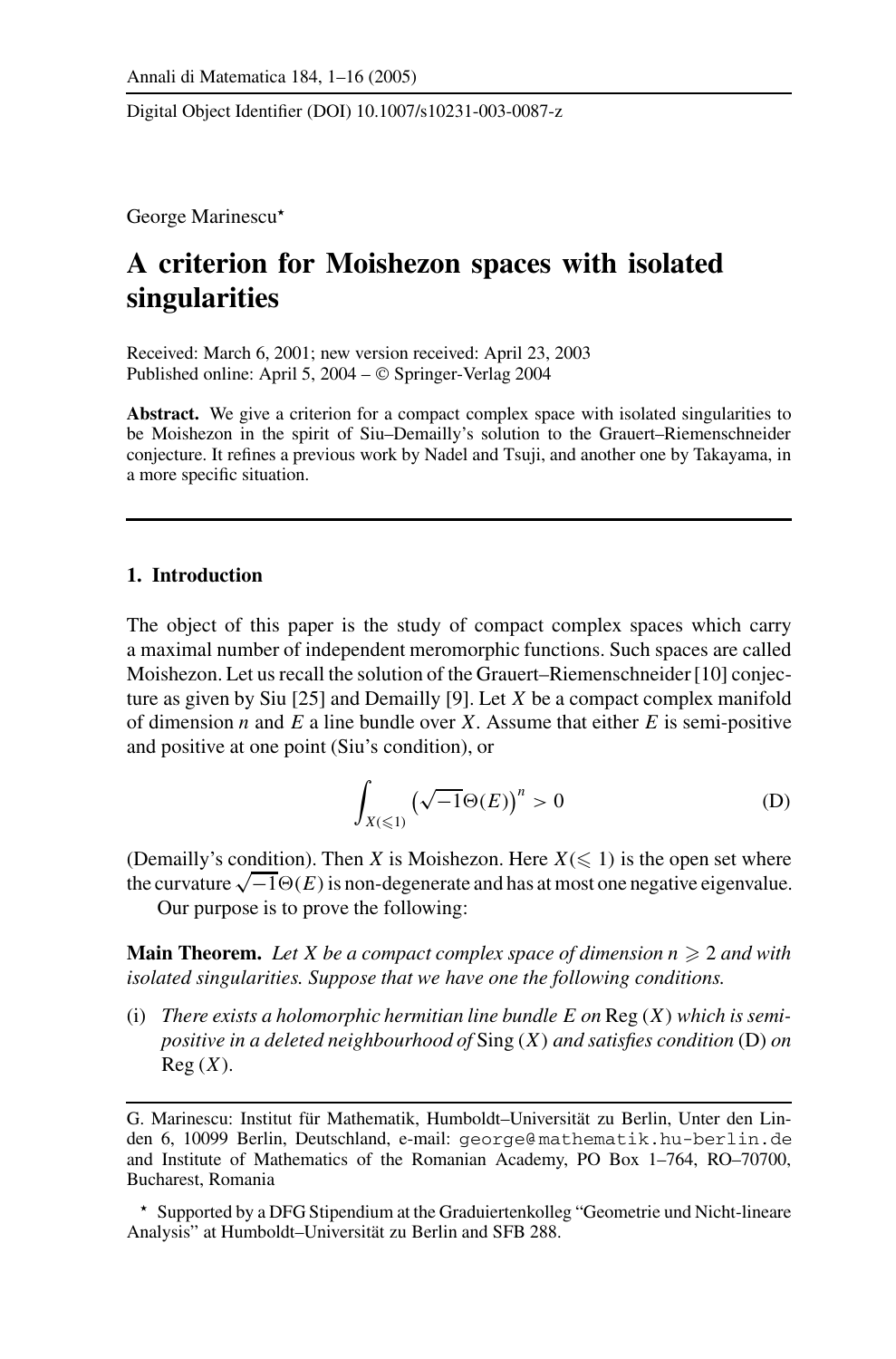(ii) *There exists a hermitian holomorphic line bundle on X, with possibly singular hermitian metric at*  $Sing(X)$ *, such that the curvature current*  $\sqrt{-1}\Theta(E)$  *is dominated by the euclidian metric near* Sing (*X*) *and condition* (D) *is fulfilled on* Reg (*X*)*.*

## *Then X is Moishezon.*

In the case of a compact manifold the proof is based on asymptotic Morse (or Riemann–Roch) inequalities, namely dim  $H^0(X, E^k) \geq k^n \int_{X(\leq 1)} \left(\frac{\sqrt{-1}}{2\pi} \Theta(E)\right)^n +$  $o(k^n)$  (see the notations below). Moreover, Ji and Shiffman [14] and Bonavero [5] found the following characterization: a compact manifold *X* is Moishezon if and only if it carries a strictly positive closed integral (1, 1)-current.

Nadel and Tsuji [19] extended the asymptotic Morse inequality for complete Kähler manifolds for which the Kähler metric satisfies Ric  $\eta \leq -\eta$ . Elaborating on the proof of Nadel and Tsuji, Takayama [26] proved the following version of the theorem of Ji–Shiffman. Let *X* be a compact complex space and *E* a line bundle over *X* endowed with a singular hermitian metric which is smooth outside a proper analytic set  $Z \supset$  Sing  $(X)$ . Assume that the curvature current of the metric is strictly positive in a neighbourhood of *Z* and that condition (D) is fulfilled on  $X \setminus Z$ . Then *X* is Moishezon.

Our sufficient condition (i) shows that in the case of isolated singularities we can significantly weaken the hypothesis of the previous result. The bundle *E* may be defined only on  $Reg(X)$  and we may ask just semipositivity in a deleted neighbourhood of Sing  $(X)$ . If *E* is defined over all *X* the hypothesis about the curvature near  $Sing(X)$  can be further weakened, as shown in (ii).

The Main Theorem is proved in Section 2. We extend the proof of Demailly and Nadel–Tsuji to our case by using a strictly plurisubharmonic exhaustion function from below for  $Reg(X)$ . The existence of such a function expresses the strong concavity of  $Reg(X)$  for spaces with isolated singularities. That is why we cannot state our result for arbitrary compact complex spaces.

In Section 3 we apply the inequalities obtained in the proof of the Main Theorem. As already observed in [19] the asymptotic Morse inequality produces upper bounds for the volume of the manifold. In a similar manner, Corollary 2.1 below gives estimates for the volume of Reg  $(X)$  in the metric  $\sqrt{-1}\Theta(E)$  (assuming that *E* is positive). This is linked to the following question of Ph. A. Griffiths [11]. Assume that a quasiprojective manifold *M* is the quotient of a bounded domain *D* in  $\mathbb{C}^n$  by discrete group action. Has *M* finite volume with respect to the induced Bergman metric? Mok [17, Proposition 1, p. 168] gave a positive answer, when codim( $\overline{M} \setminus M$ )  $\geqslant$  2, where  $\overline{M}$  is a projective compactificatin of *M*.

We precise this result if *M* can be compactified by adding finitely many points, that is,  $M = X \setminus S$ , where *X* is a compact complex space and  $S \supseteq Sing(X)$ is finite. Then the volume of *M* in the induced Bergman metric is less than the growth of the canonical bundle  $K_M$  of M. An other question in [11] is whether the finiteness of the volume of the induced Bergman metric on the quotient *M* implies the completeness of the Bergman metric on the covering *D*. Using our arguments we can show that the answer to the latter question is negative.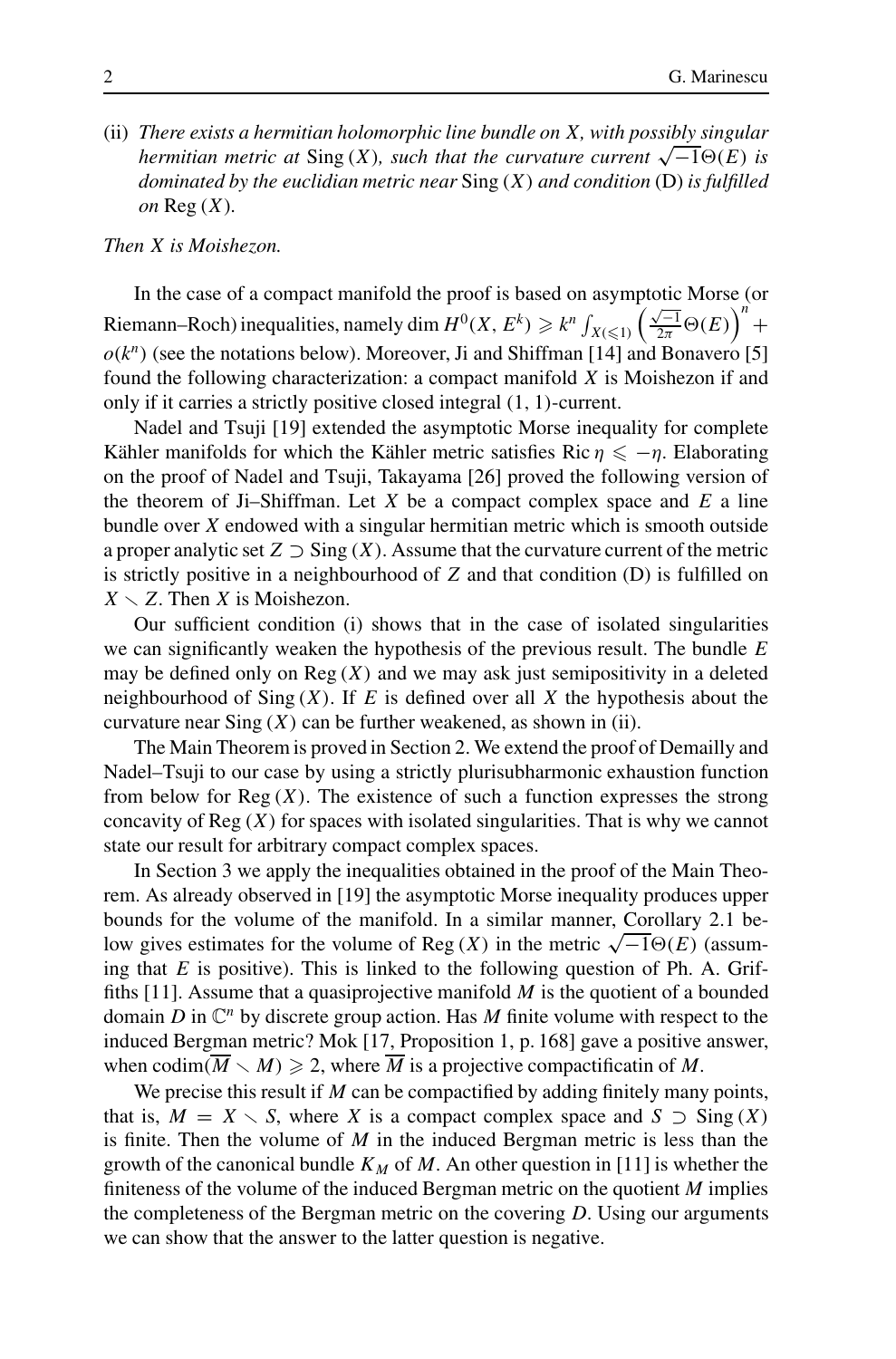I would like to thank the referee for suggestions concerning the style of the paper.

### *1.1. Notations and terminology*

We denote by  $Reg(X)$  and  $Sing(X)$  the regular and singular parts of the complex space *X* of dimension *n*. The complex spaces are assumed to be irreducible and reduced. The space *X* is called Moishezon if the transcendence degree of its meromorphic function field equals its complex dimension.

Let us remind that by the definition of Andreotti and Grauert [2] a manifold *Z* is called 1-concave if there exists a smooth function  $\varphi$  : *Z*  $\longrightarrow$   $(a, b]$  where *a* ∈ { $-\infty$ } ∪ ℝ, *b* ∈ ℝ, such that { $\varphi > c$ } ∈ *Z* for all *c* ∈ (*a*, *b* ] and  $\varphi$  is strictly plurisubharmonic outside a compact set. A manifold *Z* is called pseudoconcave in the sense of Andreotti [1], if it contains a relatively open set *Y* with pseudoconcave boundary (this is true if, for example, the boundary is smooth and the Levi form has at least one negative eigenvalue). It is easy to see that  $Reg(X)$  is 1-concave (since *X* has just isolated singularities).

Let *Z* be a pseudoconcave manifold in the sense of Andreotti. By [1] the space of global holomorphic sections in any holomorphic vector bundle over *Z* is finite dimensional. Let  $E \longrightarrow Z$  be a holomorphic line bundle on Z. The growth of E is defined by

$$
gw(E) = \liminf_{k \to \infty} k^{-n} \dim H^0(Z, E^k \otimes K_Z),
$$

where  $K_Z$  is the canonical bundle of  $Z$ .

If  $(E, h)$  is a line bundle over Reg  $(X)$  endowed with a smooth hermitian metric *h* we denote by Reg  $(X)(0)$  the open set where  $\sqrt{-1}\Theta(E)$  is positive definite and by Reg  $(X)(1)$  the open set where  $\sqrt{-1\Theta(E)}$  is non-degenerate and has exactly by Reg (*X*)(1) the open set where  $\sqrt{-1}$  $\Theta(E)$  is non-degenerate and has exactly one negative eigenvalue. Note that the integral of the  $(n, n)$ -form  $(\sqrt{-1}\Theta(E))^n$ over  $\text{Reg}(X)(0)$  is positive while the integral over  $\text{Reg}(X)(1)$  is negative. For the notions of hermitian metric on a singular space and singular hermitian metric see Section 2.2.

We denote by  $K_X$  the canonical bundle of Reg  $(X)$ . The abbreviation psh means plurisubharmonic. We denote the characteristic function of a set Ω by  $1_Ω$ .

#### **2. Proof of the Main Theorem**

We will work on the open manifold  $Reg(X)$  and prove that it possesses a lot of meromorphic functions which extend to *X* by the Levi extension theorem.

In order to perform analysis on  $Reg(X)$  we introduce first a good exhaustion function and a complete metric. Let  $\pi : X \longrightarrow X$  be a resolution of singularities of *Y* Let us denote by D, the components of the aventional divisor. Then there of *X*. Let us denote by  $D_i$  the components of the exceptional divisor. Then there exist positive integers  $n_i$  such that  $D := \sum n_i D_i$  admits a smooth hermitian metric such that the induced line bundle  $[D]$  is negative in a neighbourhood  $\overline{U}$ of *D* (cf. [24]). Let us consider a canonical section *s* of [*D*], i.e.  $D = (s)$ , and denote by  $|s|^2$  the poinwise norm of *s* with respect to the above metric. By Lelong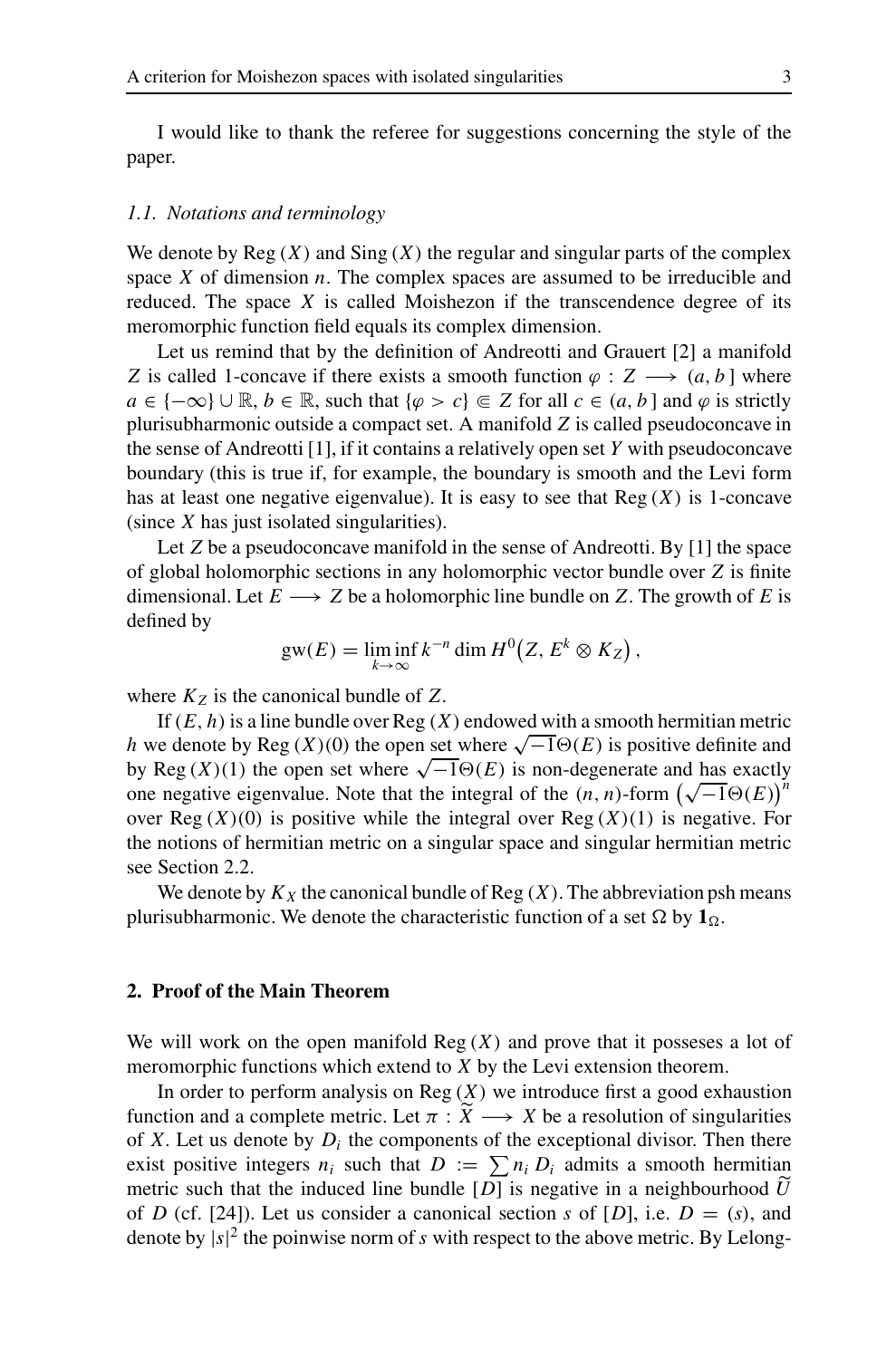Poincaré

$$
\frac{\sqrt{-1}}{2\pi} \partial \bar{\partial} \log |s| = \text{(the current of integration on } D) - \frac{\sqrt{-1}}{2\pi} \Theta([D]).
$$

Hence  $\varphi = \log |s|^2$  is strictly plurisubharmonic on  $\widetilde{U} \setminus D$ . By using a smooth function on  $\widetilde{Y}$  with compact support in  $\widetilde{U}$  which equals one near  $D$  we construct function on *X* with compact support in *U* which equals one near *D* we construct a smooth function  $\chi$  on  $\widetilde{X} \setminus D \simeq \text{Reg}(X)$  such that

$$
\chi = -\log\left(-\log|s|^2\right) \qquad \text{on} \quad \widetilde{U} \setminus D\,.
$$

Since  $\log |s|^2$  goes to  $-\infty$  on *D*,  $\chi$  has the same property. Moreover, near *D*,

$$
\partial\bar{\partial}\chi=\frac{\partial\varphi\wedge\bar{\partial}\varphi}{\varphi^2}+\frac{\partial\bar{\partial}\varphi}{-\varphi}
$$

so that  $\sqrt{-1}\partial\bar{\partial}\chi$  is positive definite and

$$
\sqrt{-1}\partial\chi\wedge\bar{\partial}\chi\leqslant\sqrt{-1}\partial\bar{\partial}\chi\tag{2.1}
$$

outside a compact set of Reg (*X*).

By patching  $\partial \bar{\partial} \chi$  with an arbitrary metric on Reg (*X*) with the use of a partition of unity we obtain a metric  $\omega_0$  on Reg  $(X)$  such that

$$
\omega_0 = \partial \bar{\partial} \chi \quad \text{outside a compact set} \tag{2.2}
$$

It is easily seen that  $\omega_0$  is complete by relation (2.1) since the function  $-\chi$  is an exhaustion function and  $d(-\chi)$  is bounded in the metric  $\omega_0$ . Also  $\omega_0$  is obviously Kähler near Sing (*X*).

## *2.1. Proof of part (i) of the Main Theorem*

We prove now that condition (i) in Main Theorem entails that *X* is Moishezon. We introduce a hermitian metric on the line bundle which approximates well the initial metric on compact sets. So let us consider a holomorphic hermitian line bundle *E* on Reg (*X*) endowed with a metric *h* such that  $\sqrt{-1}\Theta(E, h) \ge 0$  on Reg (*X*)  $\setminus K$ where *K* is a compact set. By streching *K* we may also assume that  $\omega_0$  is Kähler outside *K*. We equip *E* with the metric  $h_{ε} = h \exp(-εχ)$ .

Our strategy of finding meromorphic functions is that of Siu and Demailly, namely to show that there are a lot of holomorphic sections in the high powers  $E^k$ , since by taking quotients of holomorphic sections we get meromorphic functions. By following Demailly [9] we reduce the problem to estimating the size of certain spectral spaces of the ∂-laplacian.

Let us consider the operator  $\frac{1}{k} \Delta''_{k,\varepsilon}$  where  $\Delta''_{k,\varepsilon} = \overline{\partial} \overline{\partial}^* + \overline{\partial}^* \overline{\partial}$  is the Laplace– Beltrami operator acting on  $(n, j)$ -forms with values in  $E^k$  over Reg  $(X)$ . The metrics used to construct the adjoint  $\bar{\partial}$ <sup>∗</sup> are  $\omega_0$  and  $h_{\varepsilon}$ . Let  $Q_{k,\varepsilon}$  the quadratic form associated to  $\frac{1}{k} \Delta_{k,\varepsilon}^{\prime\prime}$ , that is,  $Q_{k,\varepsilon}(u, u) = \frac{1}{k} (\|\bar{\partial} u\|^2 + \|\bar{\partial}^* u\|^2)$ . We denote by  $E_{\lambda}$  the spectral projectors and by  $L_k^j(\lambda) = \text{Ran } E_\lambda(\frac{1}{k} \Delta_{k,\varepsilon}^n)$  the spectral space of  $\frac{1}{k} \Delta_{k,\varepsilon}^n$  on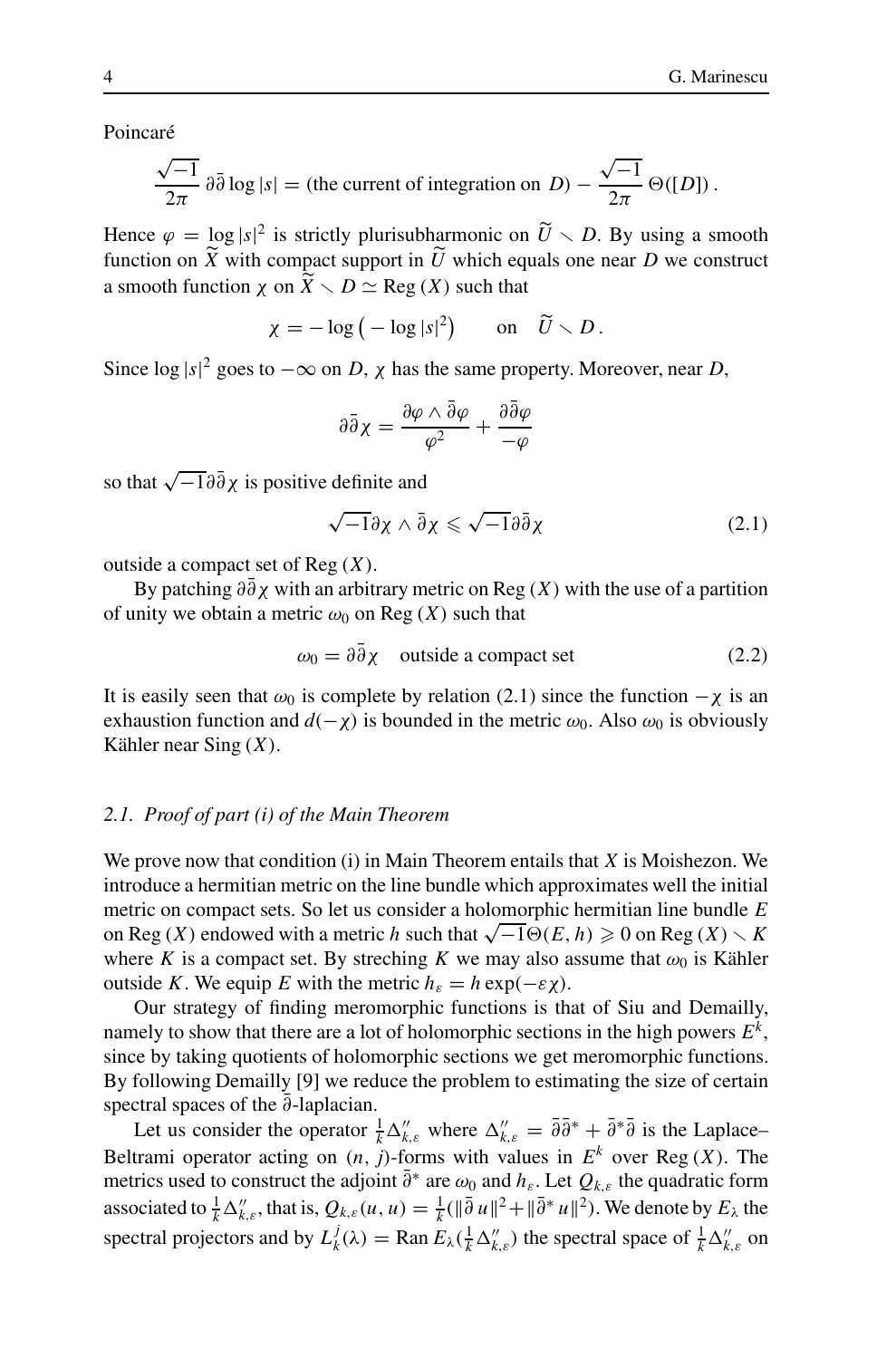$(n, j)$ -forms. Let  $N^j(\lambda, \frac{1}{k}\Delta''_{k,\varepsilon}) = \dim L^j_k(\lambda)$  the spectrum distribution functions of the above operator.

As Lemma 2.2 below shows we have to estimate  $N^1(\lambda, \frac{1}{k} \Delta_{k,\varepsilon}^{\prime\prime})$  from above and then  $N^0(\lambda, \frac{1}{k}\Delta''_{k,\varepsilon})$  from below. We do this thanks to a remark of Witten (see [28, p. 666] and [12, Lemma 2.1]): the  $L^2$  norm of the eigenforms of  $\frac{1}{k} \Delta_{k,\varepsilon}^{\prime\prime}$  on  $(n, j)$ forms concentrates asymptotically for  $k \longrightarrow \infty$  on the critical set Reg  $(X)(j)$ . In the original setting of classical Morse theory the rôle of the curvature is played by the hessian of a Morse function  $f$  and the eigenforms of the modified laplacian  $\Delta_t = (d_t + d_t^*)^2$  where  $d_t = e^{-tf} de^{tf}$  and  $t > 0$ , concentrate near the critical points of *f* as  $t \rightarrow \infty$ . For the complex geometry setting see [9], [19] and [6].

Let us fix an open, relatively compact neighbourhood  $\Omega$  of *K*. We show that the essential spectrum of  $\frac{1}{k} \Delta''_{k,\varepsilon}$  does not contain the open interval (0,  $\varepsilon/12$ ). Then we can compare the counting function on this interval with the counting function of the same operator considered with Dirichlet boundary conditions on  $\Omega$  and denoted  $\frac{1}{k} \Delta''_{k,\varepsilon} \mathcal{L}_{\Omega}$ . Let  $L^j_{k,\Omega}(\mu) = \text{Ran } E_{\mu}(\frac{1}{k} \Delta''_{k,\varepsilon} \mathcal{L}_{\Omega})$ , the spectral spaces of  $\frac{1}{k} \Delta''_{k,\varepsilon} \mathcal{L}_{\Omega}$ . Let  $N^j(\lambda, \frac{1}{k}\Delta''_{k,\varepsilon} \restriction_{\Omega} ) = \dim L^j_{k,\Omega}(\lambda)$  be the spectrum distribution functions of the above operators acting on  $(n, j)$ -forms. For the following lemma compare [12, Lemma 2.1] and [6, Théorème 2.1].

**Lemma 2.1.** *For k sufficiently large the operator*  $\frac{1}{k} \Delta_{k, \varepsilon}^{\prime\prime}$  *on* (*n*, 1) *forms has discrete*  $spectrum in (0, \varepsilon/12)$  and  $N^1(\lambda, \frac{1}{k}\Delta''_{k,\varepsilon}) \leqslant N^1(12\lambda + C_1 k^{-1}, \frac{1}{k}\Delta''_{k,\varepsilon} \leqslant \varepsilon)$ , for  $\lambda$  in  $(0, \varepsilon/12)$ *, where*  $C_1$  *is a constant independent of k and*  $\varepsilon$ *.* 

*Proof.* The curvature relative to the metric  $h_{\varepsilon}$  satisfies

$$
\sqrt{-1}\Theta(E,h_{\varepsilon})=\sqrt{-1}\mathbf{c}(E,h)+\sqrt{-1}\varepsilon\partial\bar{\partial}\chi+\sqrt{-1}\varepsilon\partial\chi\wedge\bar{\partial}\chi\geqslant\sqrt{-1}\varepsilon\partial\bar{\partial}\chi
$$

which shows that

$$
\sqrt{-1}\Theta(E, h_{\varepsilon}) \geqslant \varepsilon \omega_0 \quad \text{on} \quad X \setminus K. \tag{2.3}
$$

We use now the Bochner–Kodaira–Nakano inequality for smooth (*n*, 1)-forms compactly supported outside *K* (where the metric is Kähler):

$$
\|\bar{\partial} u\|^2 + \|\bar{\partial}^* u\|^2 \geqslant \left( \left[ \sqrt{-1} \Theta\big(E^k, h_\varepsilon^k\big), \Lambda \right] u, u \right), \quad u \in \mathcal{D}^{n,1}\big(X \setminus K, E^k\big).
$$

Then (2.3) shows that the curvature term satisfies  $([\sqrt{-1}\Theta(E^k, h_{\varepsilon}^k), \Lambda]u, u) \geq$  $k \varepsilon ||u||^2$  and therefore

$$
Q_{k,\varepsilon}(u,u)\geqslant k\varepsilon\|u\|^2\,,\quad u\in\mathcal{D}^{n,1}\big(X\smallsetminus K,E^k\big)\,.
$$

Let  $\rho \in C^{\infty}(\text{Reg}(X))$  such that  $\rho = 0$  on *L* and  $\rho = 1$  on Reg  $(X) \setminus \Omega$ , where *L* is a neighbourhood of *K* in  $\Omega$ . Let  $u \in \mathcal{D}^{n,1}(\text{Reg}(X), E^k)$ , so that  $\rho u$  has support outside *K*. Denote  $C = 6 \sup |d\rho|^2 < \infty$ . By the elementary estimate:  $Q_{k,\varepsilon}(\rho u, \rho u) \leq \frac{3}{2} Q_{k,\varepsilon}(u, u) + C k^{-1} ||u||^2$ , we obtain

$$
||u||^2 \leq 6\varepsilon^{-1} Q_{k,\varepsilon}(u,u) + 4 \int_{\Omega} |(1-\rho)u|^2, \quad k \geq 4C\varepsilon^{-1}
$$
 (2.5)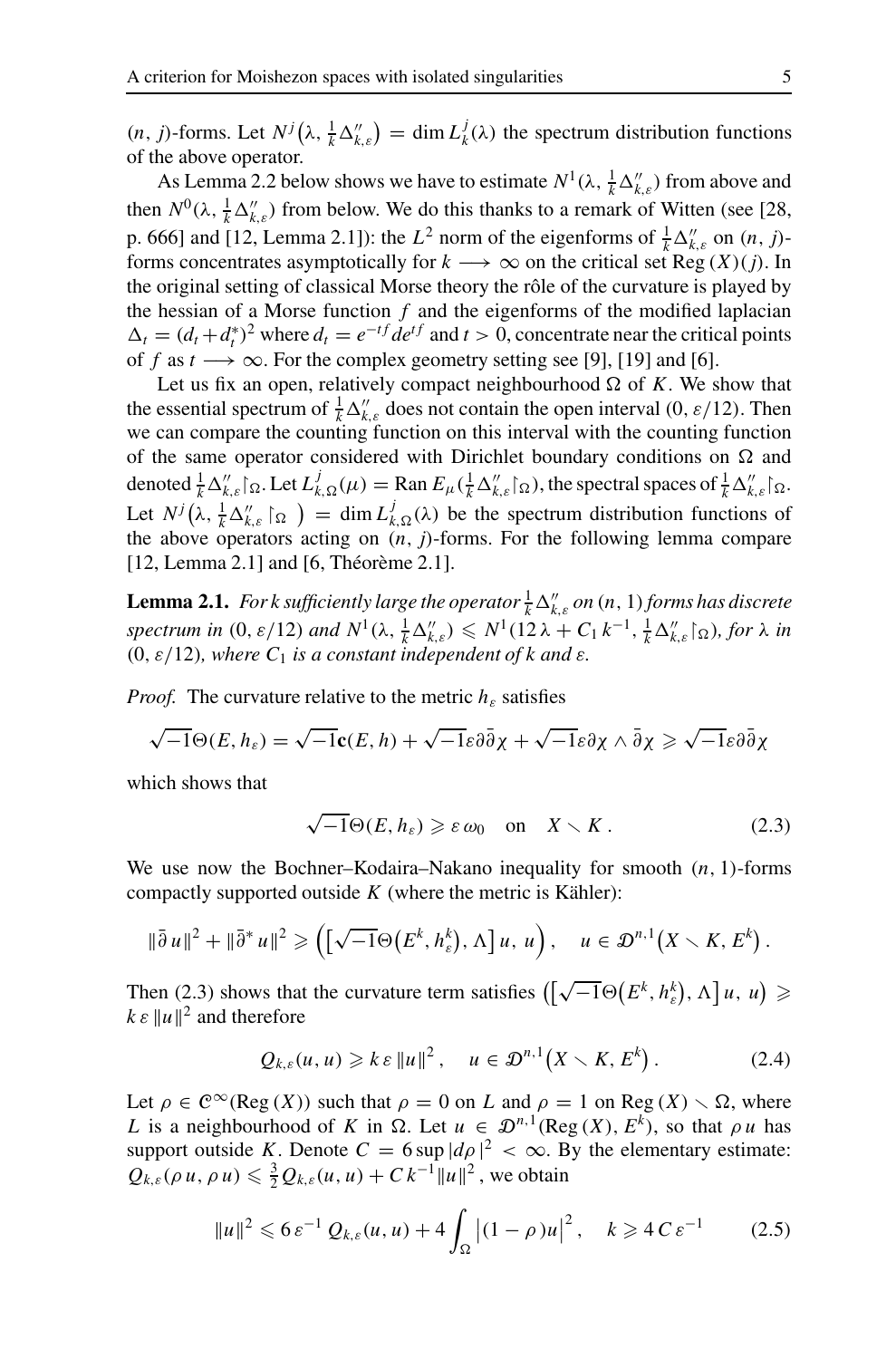for any compactly supported  $u$ . Since the metric  $\omega_0$  is complete, the density lemma of Andreotti and Vesentini [3, Proposition 5, p. 93] shows that  $\frac{1}{k} \Delta''_{k,\varepsilon}$  is essentially self-adjoint. Thus (2.5) is true for any *u* in the domain of the quadratic form  $Q_{k,\varepsilon}$ . From relation (2.5) we infer that the spectral spaces corresponding to the lower part of the spectrum of  $\frac{1}{k} \Delta_{k,\varepsilon}^{\prime\prime}$  on  $(n, 1)$ -forms can be injected into the spectral spaces of  $\frac{1}{k}\Delta''_{k,\varepsilon}\vert_{\Omega}$  which correspond to the Dirichlet problem on  $\Omega$ . Namely, for  $\lambda < \varepsilon/12$ , the morphism  $L_k^1(\lambda) \longrightarrow L_{k,\Omega}^1(12\lambda + C_1k^{-1}), u \longmapsto E_{12\lambda + C_1k^{-1}}(\frac{1}{k}\Delta_{k,\varepsilon}'' \mid_{\Omega})(1-\rho)u$ is injective, where  $C_1 = 8 C$ . In order to prove the injectivity we choose  $u \in L_k^1(\lambda)$ ,  $\lambda < \varepsilon/12$  to the effect that  $Q_k(u) \le \lambda ||u||^2 \le (\varepsilon/12)||u||^2$ . Plugging this relation in  $(2.5)$  we get

$$
||u||^2 \leq 8 \int_{\Omega} \left| (1 - \rho)u \right|^2, \quad u \in L^1_k(\lambda), \quad \lambda < \varepsilon/12. \tag{2.6}
$$

Let us denote by  $Q_{k,\Omega}$  the quadratic form of  $\frac{1}{k}\Delta''_{k,\varepsilon}$  [ $\Omega$ . Then by the elementary estimate above and (2.6),

$$
Q_{k,\Omega}\big((1-\rho)u\big) \leqslant \frac{3}{2}Q_{k,\varepsilon}(u) + \frac{C}{k}\|u\|^2 \leqslant \left(12\lambda + \frac{8\,C}{k}\right)\int_{\Omega}\big|(1-\rho)u\big|^2
$$

which shows that  $E_{12\lambda+C_1k^{-1}}(\frac{1}{k}\Delta''_{k,\varepsilon}|_{\Omega})(1-\rho)u=0$  entails  $(1-\rho)u=0$  so that  $u = 0$  by (2.6).

**Lemma 2.2.** *For*  $\lambda < \varepsilon/12$  *and sufficiently large k we have* 

$$
\dim H^0\big(\mathrm{Reg}\,(X),\, E^k\otimes K_X\big)\geqslant N^0\big(\lambda,\tfrac{1}{k}\Delta''_{k,\varepsilon}\big)-N^1\big(\lambda,\tfrac{1}{k}\Delta''_{k,\varepsilon}\big)\,.
$$

*Proof.* Since  $\frac{1}{k} \Delta''_{k,\varepsilon}$  commutes with  $\overline{\partial}$  it follows that the spectral projections of  $\frac{1}{k}\Delta''_{k,\varepsilon}$  commute with  $\bar{\partial}$  too, showing thus  $\bar{\partial}L_k^0(\lambda) \subset L_k^1(\lambda)$  and therefore we have the bounded operator  $\bar{\partial}_\lambda : L^0_k(\lambda) \longrightarrow L^1_k(\lambda)$  where  $\bar{\partial}_\lambda$  denotes the restriction of  $\bar{\partial}$ (by the definition of  $L_k^0(\lambda)$ ,  $\bar{\partial}_{\lambda}$  is bounded by  $k\lambda$ ). Since the kernel of  $\bar{\partial}_{\lambda}$  consits of holomorphic sections we infer: dim  $H^0(\text{Reg } (X), E^k \otimes K_X) \geqslant \text{dim ker } \overline{\partial}_{\lambda}$ . But *N*<sup>0</sup>(λ,  $\frac{1}{k}$  Δ'<sub>*k*,ε</sub>) = dim ker  $\bar{\partial}_{\lambda}$  + dim Ran  $\bar{\partial}_{\lambda}$ . By Lemma 2.1, *N*<sup>1</sup>(λ,  $\frac{1}{k}$  Δ'<sub>*k*,ε</sub>) is finite dimensional. Obviously dim Ran  $\bar{\partial}_\lambda \leq N^1(\lambda, \frac{1}{k} \Delta''_{k,\varepsilon})$ . Moreover, since Reg (*X*) is a 1-concave manifold dim  $H^0(\text{Reg }(X), E^k \otimes K_X) < \infty$  so dim ker  $\overline{\partial}_\lambda < \infty$ . Thus all spaces appearing in the statement are finite dimensional and we have the desired inequality.

We obtain now a lower estimate for  $N^0(\lambda, \frac{1}{k}\Delta''_{k,\varepsilon})$ .

## **Lemma 2.3.**  $N^0(\lambda, \frac{1}{k}\Delta''_{k,\varepsilon}) \geqslant N^0(\lambda, \frac{1}{k}\Delta''_{k,\varepsilon} |_{\Omega})$ .

*Proof.* This is an immediate consequence of the following form of the variational principle (called Glazman lemma, see [23]). Let *P* be a self-adjoint positive operator on a Hilbert space  $H$ . Then the spectrum distribution function  $N(\lambda, P) := \dim \text{Ran} E_{\lambda}(P)$  satisfies:

$$
N(\lambda, P) = \sup \Big\{ \dim L \mid L \text{ closed } \subset \text{Dom}(Q), \ Q(f, f) \leq \lambda \|f\|^2, \ \forall f \in L \Big\}
$$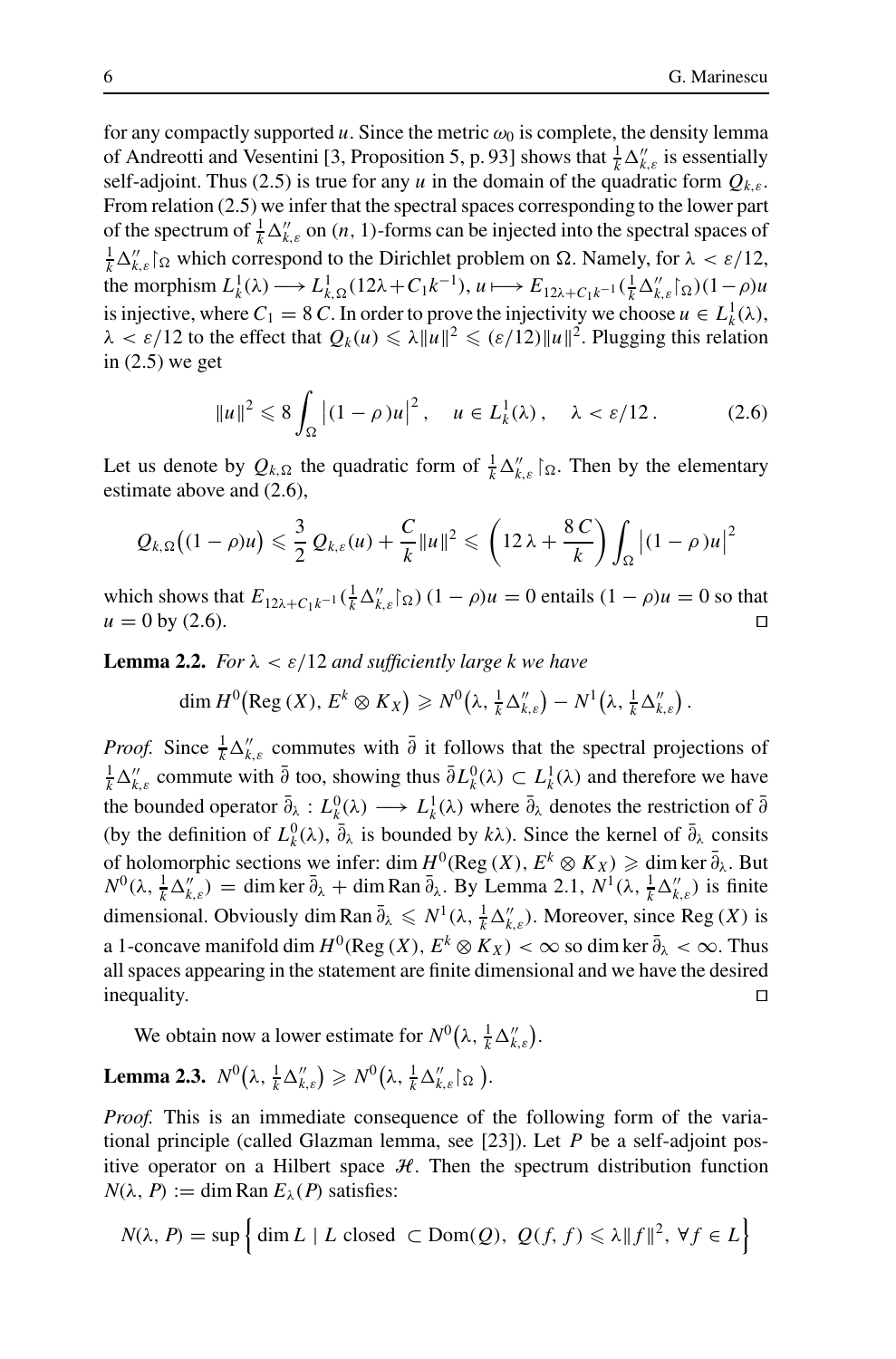where *Q* is the quadratic form of *P*. The lemma follows by the variational principle and the simple remark that  $Dom(Q_{k,\varepsilon})$   $\supset Dom(Q_{k,\Omega})$ . Indeed, let us denote by  $\lambda_0 \le \lambda_1 \le \dots$  the spectrum of  $\frac{1}{k} \Delta_{k,\varepsilon}^{\prime\prime} \restriction_{\Omega}$  acting on  $(n,0)$ -forms. Let  ${e_i}_i$  be an orthonormal basis which consists of eigenforms corresponding to the eigenvalues  $\{\lambda_i\}_i$ ; if we let  $\tilde{e}_i = 0$  on Reg  $(X) \setminus \Omega$  and  $\tilde{e}_i = e_i$  on  $\Omega$ ,  $\widetilde{e}_i \in \text{Dom}(Q_{k,\varepsilon})$  and  $Q_{k,\varepsilon}(\widetilde{e}_i, \widetilde{e}_j) = \delta_{i,j} \lambda_i$ . Let  $\Phi_\lambda^0$  be the subspace spanned by  $\{e_i : \lambda_i \leq \lambda\}$  in  $L^2(\Omega, E^k)$  and  $\Phi_\lambda$  the closed subspace spanned by  $\{\widetilde{e}_i : \lambda_i \leq \lambda\}$  $\{e_i : \lambda_i \leq \lambda\}$  in  $L^2_{n,0}(\Omega, E^k)$  and  $\Phi_{\lambda}$  the closed subspace spanned by  $\{\widetilde{e}_i : \lambda_i \leq \lambda\}$ <br>in  $L^2(\text{Box}(X), E^k)$ . Then dim  $\Phi_n = \dim \Phi_0^0 = M(1, 1, \lambda^n, k)$ . If f is a linear in  $L^2_{n,0}(\text{Reg } (X), E^k)$ . Then dim  $\Phi_\lambda = \dim \Phi_\lambda^0 = N(\lambda, \frac{1}{k} \Delta_{k,\varepsilon}'' \restriction_{\Omega} ).$  If *f* is a linear combination of  $\{\tilde{e}_i : \lambda_i \leq \lambda\}$ ,  $Q_{k,\varepsilon}(f, f) \leq \lambda ||f||^2$  and, as  $Dom(Q_{k,\varepsilon})$  is complete in the graph norm, we obtain  $\Phi_{\lambda} \subset \text{Dom}(Q_{k,\varepsilon})$  and  $Q_{k,\varepsilon}(f, f) \leq \lambda ||f||^2, f \in \Phi_{\lambda}$ . The variational principle implies now the lemma.

*Remark.* By using the Perturbation lemma of Takayama [26] we can actually show the spectrum of  $\frac{1}{k} \Delta_{k,\varepsilon}^{\prime\prime}$  acting on  $(n, 0)$ -forms is discrete near zero for large *k*. Then we can apply the min–max principle in the usual form in order to obtain Lemma 2.3.

The benefit of Lemmas 2.1–2.3 is that the asymptotic behaviour of the spectrum distribution function for the Dirichlet problem on  $\Omega$  has been determined explicitely by Demailly [9]. Assume that ∂Ω has measure zero. Then there exists a function  $v_{\varepsilon}^{j}(\lambda, x)$  depending on the eigenvalues of the curvature of  $(E, h_{\varepsilon})$ , bounded on compact sets of Reg  $(X)$  and right continuous in  $\mu$ , such that for any  $\mu \in \mathbb{R}$ 

$$
\limsup_{k \to \infty} k^{-n} N^j\big(\lambda, \tfrac{1}{k} \Delta''_{k,\varepsilon} \vert_{\Omega}\big) \leq \frac{1}{n!} \int_{\Omega} \nu_{\varepsilon}^j(\lambda, x) \, dV(x) \,. \tag{2.7}
$$

Moreover there exists an at most countable set  $\mathcal{D}_{\varepsilon} \subset \mathbb{R}$  such that for  $\mu$  outside  $\mathcal{D}_{\varepsilon}$ the limit of the left-hand side expression exists and we have equality in (2.7). We do not need the explicit form of  $v_{\varepsilon}^{j}(\lambda, x)$ .

For  $\lambda < \varepsilon/12$  and  $\lambda$  outside  $\mathcal{D}_{\varepsilon}$  we apply Demailly's theorem and Lemma 2.3:

$$
\lim_{k\longrightarrow\infty}k^{-n}N^{0}(\lambda,\frac{1}{k}\Delta''_{k,\varepsilon})\geqslant \int_{\Omega}v_{\varepsilon}^{0}(\lambda,x)\,dV(x)\,.
$$

For  $j = 1$  we remark that given  $\delta > 0$  we have

$$
\limsup_{k \to \infty} k^{-n} N^{1} (12\lambda + C_{1} k^{-1}, \frac{1}{k} \Delta''_{k,\varepsilon} \vert_{\Omega}) \leq \limsup_{k \to \infty} k^{-n} N^{1} (12\lambda + \delta, \frac{1}{k} \Delta''_{k,\varepsilon} \vert_{\Omega})
$$

$$
= \int_{\Omega} v_{(E,h_{\varepsilon})}^{1} (12\lambda + \delta, x) dV(x)
$$

and that after letting  $k$  go to infinity we can also let  $\delta$  go to zero. Using these remarks we see that for all but a countable set of  $\lambda$  we have

$$
\liminf_{k\to\infty} k^{-n} \dim H^0\big(\text{Reg }(X), E^k \otimes K_X\big) \geqslant \int_{\Omega} \big[ v^0_{(E,h_{\varepsilon})}(\lambda, x) - v^1_{(E,h_{\varepsilon})}(12\lambda, x) \big] dV(x).
$$

In the latter estimate we may let  $\lambda \longrightarrow 0$  (by avoiding the exeptional countable set) and this yields, by the formulas in [9, p. 224] for the right-hand side

$$
\liminf_{k\to\infty} k^{-n} \dim H^0\big(\text{Reg }(X), E^k\otimes K_X\big)\geqslant \frac{1}{n!(2\pi)^n}\int_{\Omega(\leqslant 1,h_\varepsilon)} \left(\sqrt{-1}\Theta(E,h_\varepsilon)\right)^n.
$$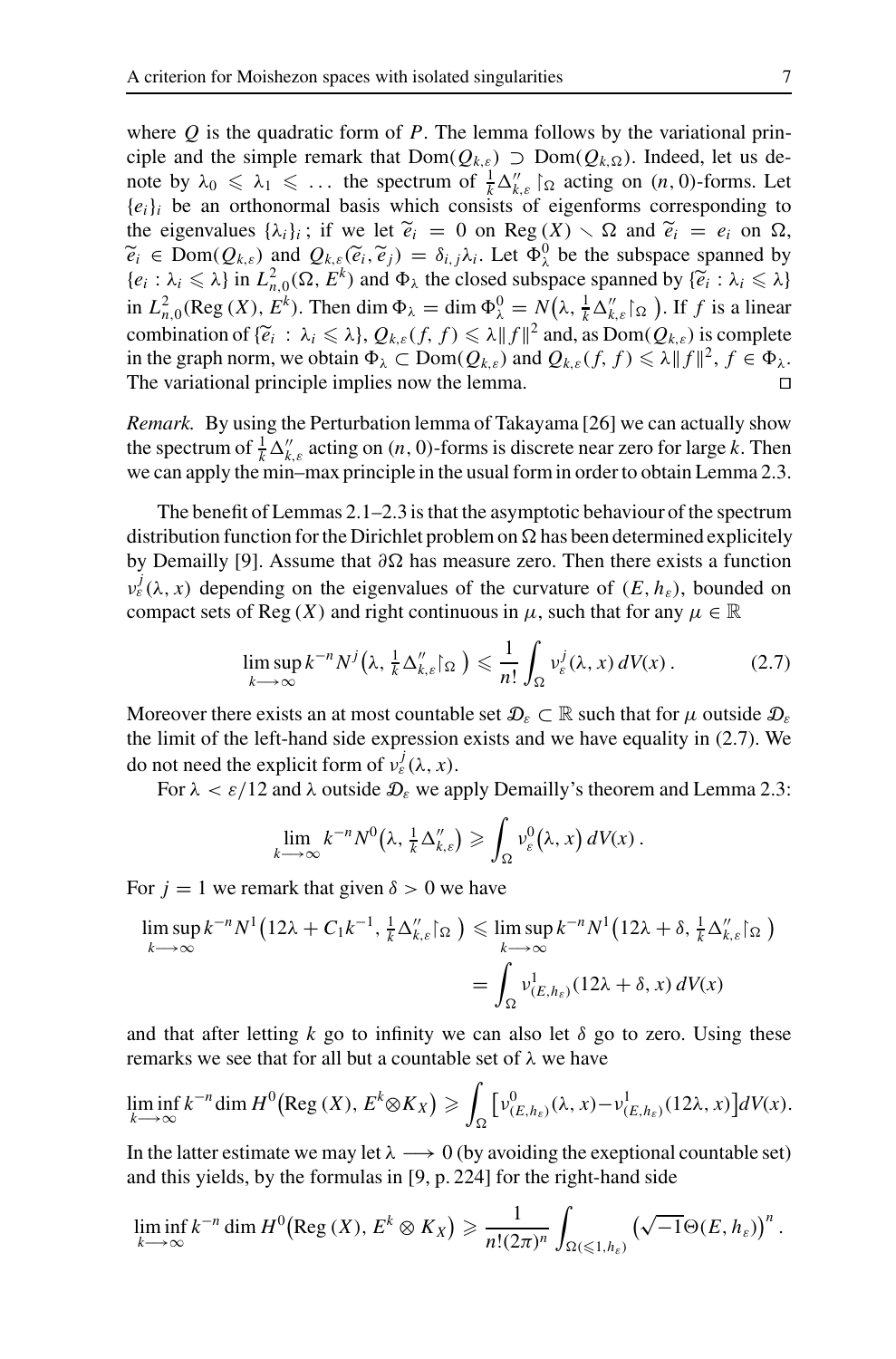Since on  $\Omega$  the metric  $h_{\varepsilon}$  converges uniformly to *h* together with all its derivatives, we may let  $\varepsilon \longrightarrow 0$ . Thus we get rid of  $\varepsilon$  in the right-hand side. Moreover the fact that *E* is semipositive outside a compact set shows that we may let Ω exhaust Reg (*X*). Indeed, for Ω  $\supseteq K$  we have  $\int_{\Omega(1,h)} (\sqrt{-1}Θ(E, h))^n =$  $\int_{\text{Reg}(X)(1,h)} (\sqrt{-1}\Theta(E,h))^n$  and obviously

$$
\int_{\Omega(0,h)} \left(\sqrt{-1}\Theta(E,h)\right)^n \longrightarrow \int_{\text{Reg}(X)(0,h)} \left(\sqrt{-1}\Theta(E,h)\right)^n
$$

for  $\Omega \longrightarrow \text{Reg}(X)$ , by the monotone convergence theorem. Therefore,

$$
\liminf_{k \to \infty} k^{-n} \dim H^0(\text{Reg}(X), E^k \otimes K_X) \ge \frac{1}{n!(2\pi)^n} \int_{\text{Reg}(X)(\le 1,h)} \left(\sqrt{-1}\Theta(E, h)\right)^n
$$
\n(2.8)

and the last integral is positive by hypothesis.

Moreover the method of proving the finiteness in [1] gives us an upper bound for dim  $H^0(\text{Reg } (X), E^k \otimes K_X)$ . Let *Z* be a pseudoconcave manifold in the sense of Andreotti and  $E$  a line bundle over  $Z$ . Denote by  $\varrho_k$  the generic rank of the canonical meromorphic mapping

$$
\Phi_{E^k\otimes K_Z}:Z-\longrightarrow {\mathbb P}\big(H^0(Z,E^k\otimes K_Z)^*\big)\,.
$$

**Lemma 2.4 (Siegel–Serre).** dim  $H^0(Z, E^k \otimes K_Z) \leq C k^{\varrho_k}$  for some  $C > 0$ . In *particular gw*( $E$ ) <  $\infty$ *.* 

*Proof.* The proof follows the Siegel–Serre idea to apply the Schwarz lemma in order to show that a section vanishes identically if it vanishes to order  $\rho_k$  at some points of a fine net. In our case we follow Andreotti [1] to choose the points of the net as the centers of polydiscs which cover a relatively compact open set *Y* with pseudoconcave boundary such that their Shilov boundaries lie in *Y*. For details see [16, Proposition 5.7].

Let  $x(E)$  is the supremum over *k* of  $\rho_k$ . By the Siegel–Serre lemma,

$$
\dim H^0(\text{Reg}(X), E^k \otimes K_X) \leqslant C k^{x(E)}, \quad k > 0. \tag{2.9}
$$

From  $(2.8)$ ,  $(2.9)$  and condition  $(D)$  (the positivity of the integral in  $(2.8)$ ) we obtain  $x(E) = n$ , that is, the line bundle  $E^k \otimes K_X$  gives local coordinates on an open dense set of Reg (*X*) for sufficiently large *k*. This clearly implies *X* Moishezon and thereby concludes the proof of the first half of Main Theorem.

From the proof we infer the following.

**Corollary 2.1.** *Let E is a line bundle over* Reg (*X*)*, where X is a compact complex space with only isolated singularities.*

(i) *If E is semipositive outside a compact set,*

$$
\int_{\text{Reg}\,(X)(0)}\left(\tfrac{\sqrt{-1}}{2\pi}\Theta(E)\right)^n\leqslant \, \, gw(E)-\int_{\text{Reg}\,(X)(1)}\left(\tfrac{\sqrt{-1}}{2\pi}\Theta(E)\right)^n<\infty.
$$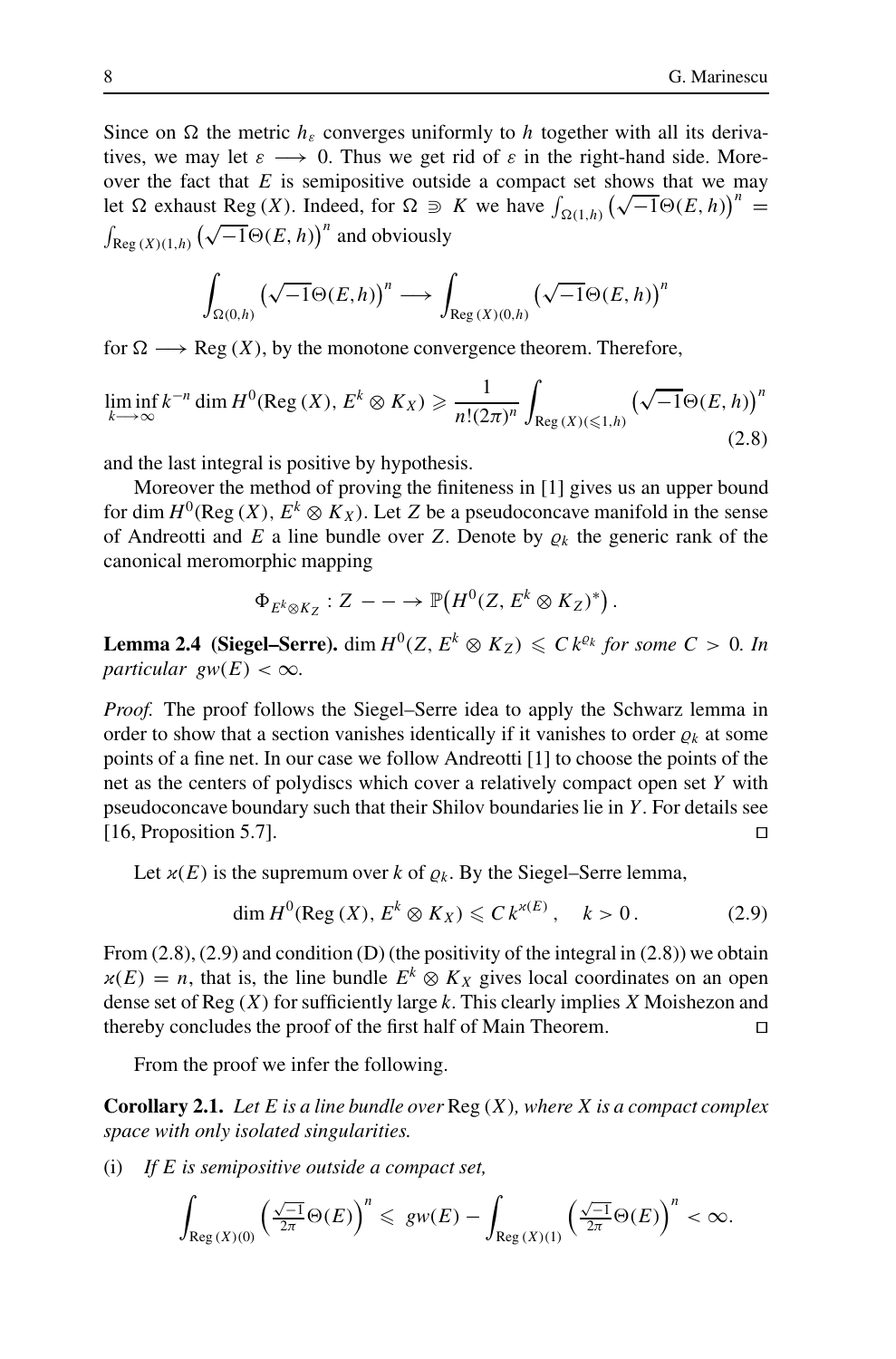(ii) *If E is positive on* Reg (*X*)

$$
\int_{\text{Reg}(X)(0)} \left(\tfrac{\sqrt{-1}}{2\pi}\Theta(E)\right)^n \leq gw(E) < \infty.
$$

(iii) *If*  $\psi$  : Reg  $(X) \longrightarrow \mathbb{R}$  *is a smooth function which is psh outside a compact set,*

$$
\int_{\text{Reg}\,(X)(0)} \left(\sqrt{-1}\partial\bar{\partial}\psi\right)^n \leqslant -\int_{\text{Reg}\,(X)(1)} \left(\sqrt{-1}\partial\bar{\partial}\psi\right)^n < \infty
$$

*where*  $\text{Reg}(X)(0)$  *is the open set where*  $\psi$  *is strictly psh.* 

*Proof.* Relation (2.8) shows the left-hand side inequality in (i), since the integral in  $(2.8)$  is the sum of two corresponding integrals taken over the sets Reg  $(X)(0)$ and  $\text{Reg}(X)(1)$ . The latter is finite since  $\text{Reg}(X)(1)$  is relatively compact by the hypothesis on the semipositivity of *E*. By the Serre-Siegel lemma we get also the finiteness in (i).

From (i) we infer immediately (ii).

To prove (iii) we apply (i) to the trivial bundle *E* endowed with the metric  $\exp(-\psi)$  and we use the obvious fact that  $gw(E) = 0$ .

## *2.2. Proof of part (ii) of the Main Theorem*

We show now the second hypothesis of Main Theorem implies *X* is Moishezon. We will consider a variation of the complete metric used hitherto. First we recall the notion of hermitian metric on a singular space. Let us consider a covering  ${U_\alpha}$  of *X* and embeddings  $\iota_{\alpha}: U_{\alpha} \hookrightarrow \mathbb{C}^{N_{\alpha}}$ . A metric on *X* is a metric  $\omega$  on Reg (*X*) which on every open set  $U_{\alpha}$  as above is the pullback of a hermitian metric on the ambient space  $\mathbb{C}^{N_{\alpha}}, \omega = \iota_{\alpha}^* \omega_{\alpha}$ . It is constructed as usual by a partition of unity argument. Since the singularities are isolated we can assume that the metric is *distinguished*, that is, in the neighbourhood of the singular points  $\omega_{\alpha}$  is the euclidian metric. In particular  $\omega$  is Kähler near Sing (*X*). We consider then the metric  $\omega_0 = A\omega + \partial \bar{\partial} \chi$ where  $A > 0$  is chosen sufficiently large (to ensure that  $\omega_0$  is a metric away from the open set where  $\partial \bar{\partial} \chi$  is positive definite).  $\omega_0$  is complete by the same argument as in the previous proof (see relation (2.1)). Note that by Corollary 2.1 the metric  $\omega_0$ has finite volume. This follows from the fact that, near Sing  $(X)$ ,  $\chi$  is strictly psh and  $\omega$  is given by the euclidian potential.

Assume now that  $E|_{U_{\alpha}}$  is the inverse image by  $\iota_{\alpha}$  of the trivial line bundle  $\mathbb{C}_{\alpha}$  on  $\mathbb{C}^{N_{\alpha}}$ . Moreover we consider hermitian metrics  $h_{\alpha} = e^{-\varphi_{\alpha}}$  on  $\mathbb{C}_{\alpha}$  such that  $u_{\alpha}^* h_{\alpha} = u_{\beta}^* h_{\beta}$  on  $U_{\alpha} \cap U_{\beta} \cap \text{Reg}(X)$ . The system  $h = \{u_{\alpha}^* h_{\alpha}\}\$ is called a hermitian metric on  $X$ . It clearly induces a hermitian metric on  $Reg(X)$ . We shall allow our metrics to be singular at the singular points, that is,  $\varphi_{\alpha} \in L^{1}_{loc}(\mathbb{C}^{N_{\alpha}})$  and  $\varphi_{\alpha}$  is smooth outside  $\iota_{\alpha}(\text{Sing}(X))$ . The curvature current  $\sqrt{-1}\Theta(E)$  is given in  $U_{\alpha}$  by smooth outside  $\iota_{\alpha}(\text{Sing}(X))$ . The curvature current  $\sqrt{-1} \Theta(\mathcal{L})$  is given in  $U_{\alpha}$  by  $\iota_{\alpha}^* (\sqrt{-1} \partial \overline{\partial} \varphi_{\alpha})$  which on Reg  $(X)$  agrees with the curvature of the induced metric. We shall suppose in the sequel that the curvature current is dominated by the euclidian metric i.e.  $\sqrt{-1} \partial \bar{\partial} \varphi_{\alpha}$  is bounded above and below by constant times  $\omega_E = \sqrt{-1} \sum dz_j \wedge d\bar{z}_j.$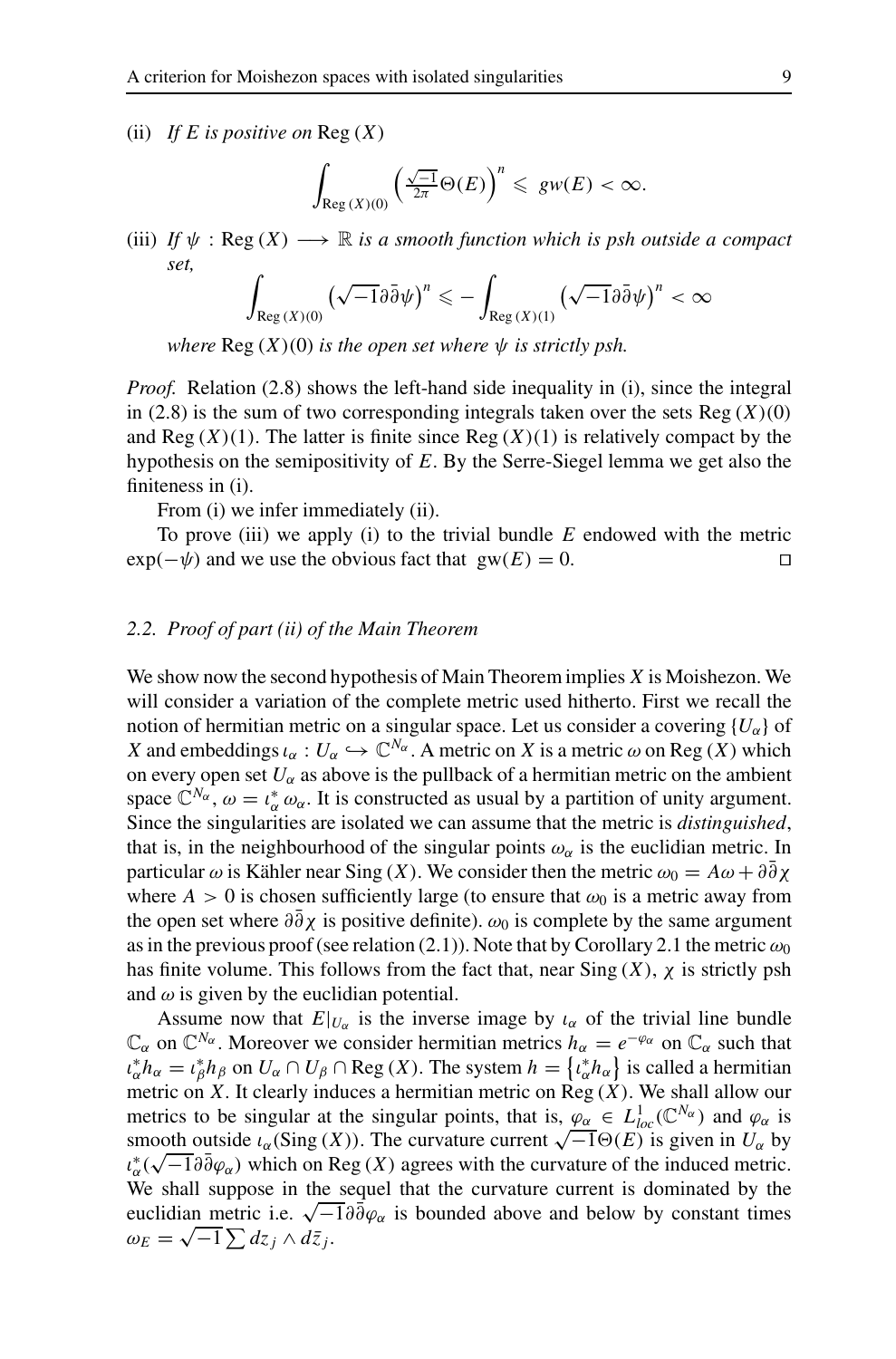Let us consider now a neighbourhood*U* of the singular set. We assume that *U* is small enough so that there are well defined on *U* a potential  $\rho$  for  $\omega$  and a potential  $\varphi$  for the curvature  $\sqrt{-1}\Theta(E)$  (they are restrictions from ambient spaces). By suitably cutting-off we may define a function  $\psi \in C^{\infty}(\text{Reg } (X))$  such that

$$
\psi = \chi - \varphi + A \, \rho \tag{2.10}
$$

near Sing (*X*). Remark that, since  $\sqrt{-1}\Theta(E)$  is bounded above by a continuous (1, 1) form near Sing (*X*), the potential  $-\varphi$  is bounded above near the singular set. This holds true for  $\rho$  too (it is smooth) so that  $\psi$  tends to  $-\infty$  at the singular set Sing (*X*). Let us consider a smooth function  $\gamma : \mathbb{R} \longrightarrow \mathbb{R}$  such that

$$
\gamma(t) = \begin{cases} 0 & \text{if } t \geq 0, \\ t & \text{if } t \leq -1. \end{cases}
$$

and the functions  $\gamma_v : \mathbb{R} \longrightarrow \mathbb{R}$  given by  $\gamma_v(t) = \gamma(t - v)$  for all positive integers ν. Let us denote the hermitian metric on *E* by *h* and let us consider the imagers *v*. Let us denote the hermitian metric on *E* by *h* and let us consider the metric  $h_v = h \exp(-\gamma_v(\psi))$  with curvature  $\sqrt{-1}\Theta(E, h_v) = \sqrt{-1}\mathbf{c}(E, h) +$  $\gamma'_v(\psi)\partial\bar{\partial}\psi + \gamma''_v(\psi)\partial\psi \wedge \bar{\partial}\psi$ . On the set  $\{\psi \le -\nu - 1\}$  we have  $\gamma_v(\psi) = \psi - \nu$  so that  $\gamma_v'(\psi) = 1$  and  $\gamma_v''(\psi) = 0$  and therefore  $\sqrt{-1}\Theta(E, h_v) = \sqrt{-1}\mathbf{c}(E, h) + \partial \overline{\partial}\psi$ . Since  $\psi$  goes to  $-\infty$  when we approach the singular set we may choose  $\nu_0$  such that for  $v \ge v_0$  we have  $\{\psi \le -v - 1\} \subset U$  where *U* is the neighbourhood of Sing (*X*) where  $\psi$  has the form (2.10). Bearing in mind the meaning of  $\varphi$  and  $\rho$ together with the definition of  $\omega_0$  it is straightforward that  $\sqrt{-1}\Theta(E, h_v) = \omega_0$ on  $\{\psi \leq -\nu -1\}$ . This relation is analogous to (2.3). Therefore we may apply now the same argument as in the proof of the first part in order to obtain as in (2.8), for  $k \longrightarrow \infty$ ,

$$
\dim H^0\big(\mathrm{Reg}\,(X),\, E^k\otimes K_X\big)\geqslant \frac{k^n}{n!(2\pi)^n}\int_{\Omega_\nu(\leqslant 1,h_\nu)}\big(\sqrt{-1}\Theta(E,h_\nu)\big)^n\,+\,o(k^n).
$$

We have denoted  $\Omega_{\nu}$  the compact set { $\psi \geq -\nu - 2$ }. We decompose this set in  $\Omega'_{\nu} = {\psi \geq -\nu}$  and  $\Omega''_{\nu} = {-\nu - 2 \leq \psi \leq -\nu}$  since on  $\Omega'_{\nu}$  we have  $\gamma_{\nu}(\psi) = 0$ and  $\sqrt{-1}\Theta(E, h_v) = \sqrt{-1}\mathbf{c}(E, h)$ . We infer that

$$
\int_{\Omega'_v(\leqslant 1,h_v)} \left(\sqrt{-1}\Theta(E,h_v)\right)^n = \int_{\text{Reg}(X)(\leqslant 1,h)} \mathbf{1}_{\Omega'_v} \alpha_1 \cdots \alpha_n \, dV_0 \tag{2.11}
$$

where  $\alpha_1, \ldots, \alpha_n$  are the eigenvalues of  $\sqrt{-1}\Theta(E, h)$  with respect to  $\omega_0$  and  $dV_0$  is the volume form of the same metric. Our hypothesis on the domination of  $\sqrt{-1}\Theta(E, h)$  by the euclidian metric implies that  $\sqrt{-1}\Theta(E, h)$  is dominated by  $\omega$ and by  $\omega_0$ . Hence the product  $\alpha_1 \cdots \alpha_n$  is bounded on Reg (*X*). Since Reg (*X*)(  $\leq 1$ ) has finite volume with respect to  $\omega_0$  the functions  $|\mathbf{1}_{\Omega_v'}\alpha_1 \cdots \alpha_n|$  are bounded by an integrable function. On the other hand  $1_{\Omega_v'} \longrightarrow 1$  when  $v \longrightarrow \infty$  so that the integrals in (2.11) tend to  $\int_{\text{Reg}(X)(\leq1,h)} (\sqrt{-1}\Theta(E,h))^n$  which is assumed to be positive.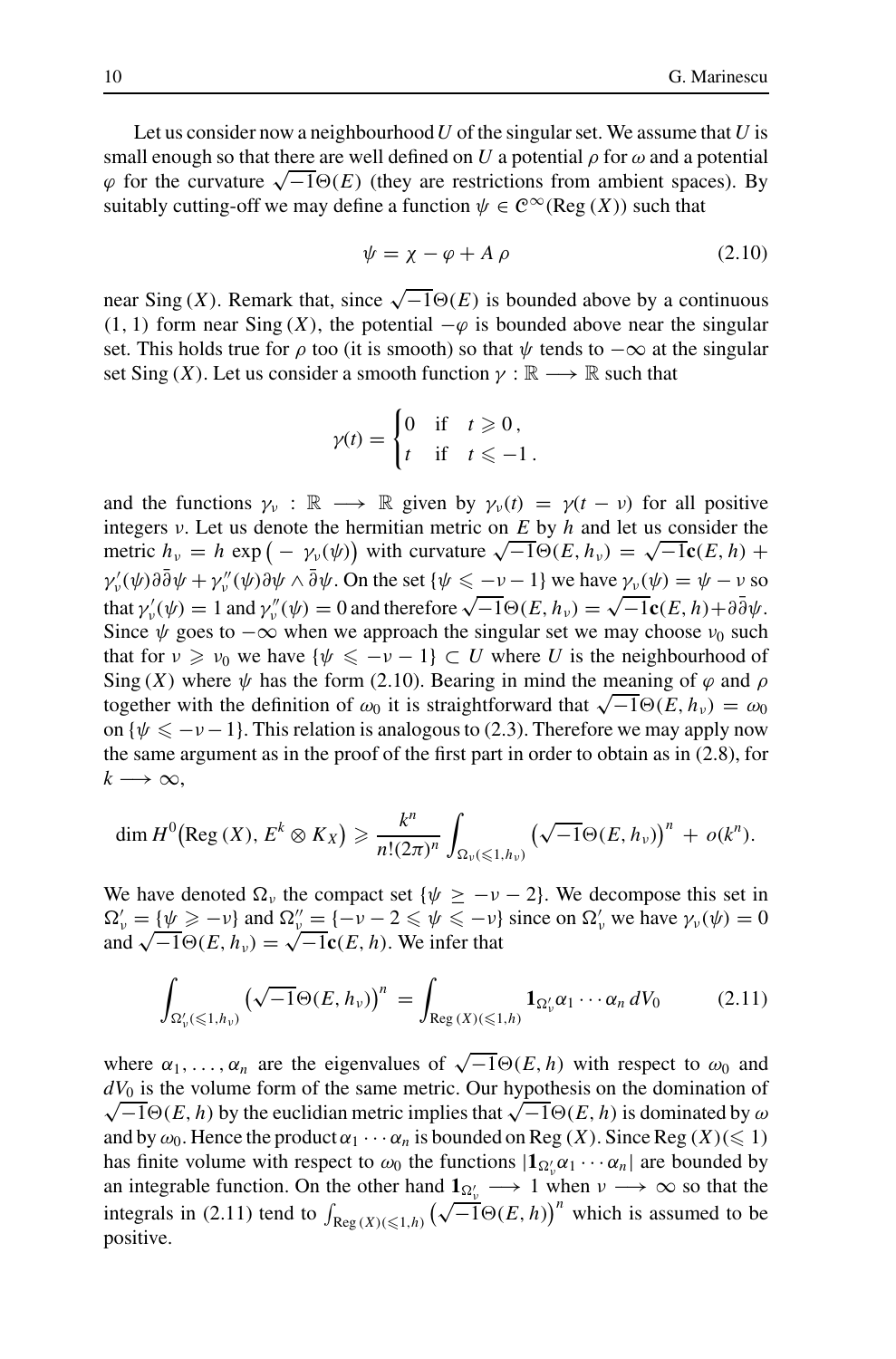Thus it suffices to show that the integral on the set  $\Omega_{\nu}''$  i.e.

$$
\int_{\Omega''_v(\leqslant 1,h_v)}\big(\sqrt{-1}\Theta(E,h_v)\big)^n
$$

tends to zero as  $v \rightarrow \infty$ . For this purpose we use the obvious bound

$$
\int_{\Omega''_v(\leqslant 1,h_v)} \left(\sqrt{-1}\Theta(E,h_v)\right)^n \leqslant \sup |\delta_1\cdots\delta_n|\cdot \text{vol}\left(\Omega''_v\right)
$$

where  $\delta_1, \ldots, \delta_n$  are the eigenvalues of  $\sqrt{-1}\Theta(E, h_\nu)$  with respect to  $\omega_0$  and the volume is taken in the same metric. We use now the minimum-maximum principle to see that  $\delta_1$  is bounded bellow and  $\delta_2, \ldots, \delta_n$  are bounded above on the set of integration  $\Omega''_y(\leq 1, h_y)$ . For this we need the domination of  $\sqrt{-1}\Theta(E, h)$ by  $\omega$  and the boundedness of  $\gamma_v'$  and  $\gamma_v''$ . Since vol  $(\Omega_v'') \longrightarrow 0$  as  $v \longrightarrow \infty$  our contention follows. Hence dim  $H^0(\text{Reg}(X), E^k \otimes K_X) \gtrsim k^n$  so that Reg (*X*) has *n* independent meromorphic functions which can be extended to *X* by the Levi extension theorem.

The proof of the Main Theorem is based on the existence of the exhaustion function from below  $\chi$  and of the complete metric  $\omega_0$  with the properties (2.1) and (2.2). These objects are specific to the case of isolated singularities. If *X* is a compact complex space with dim Sing  $(X) \geq 1$ , Reg  $(X)$  does not generally possess a strictly psh exhaustion function from below. That is why for general complex spaces we need stronger hypothesis in order to obtain the crucial  $L^2$  estimate (2.4) for (*n*, 1)-forms. For example if *X* is a compact complex Kähler space, Reg (*X*) admits complete Kähler metric (Ohsawa [21]). Therefore, if Reg (*X*) admits a semipositive line bundle which is positive at a point *p*, standard  $L^2$  estimates for  $\bar{\partial}$  show that  $E^k \otimes K_{\text{Reg } (X)}$  gives local coordinates at p. Assuming that codimSing  $(X) \geq 2$ it follows first that Reg (*X*) has a maximal number of meromorphic functions (since Reg (*X*) is pseudoconcave in the sense of Andreotti) and then that *X* is Moishezon (by the Levi extension theorem).

In the non-Kähler case we need a sort of uniform positivity condition on *E* near Sing (*X*) in order to absorb the torsion of a complete metric on Reg (*X*). In this respect the hypothesis in Takayama's theorem seem appropriate. If we want the line bundle  $E$  to be defined only on  $Reg(X)$  we can introduce the following alternative condition.

Let  $\omega$  be a hermitian metric on Reg  $(X)$  induced from a resolution of singu-Let  $\omega$  be a nermitian metric on Reg (*X*) induced from a resolution of singularities  $\overline{X}$  of *X*. Assume that  $\sqrt{-1}\Theta(E) \geq \omega$  outside a compact set of Reg (*X*) and that *E* satisfies condition (D). Suppose moreover that codimSing  $(X) \ge 2$ . Then *X* is Moishezon. Indeed, the condition  $\sqrt{-1}\Theta(E) \ge \omega$  shows that we can argue as in [26] and use a generalized Poincaré metric to deduce the  $L^2$  estimate as in (2.4).

It would be interesting to know whether criteria as the Main Theorem carry over to general complex spaces.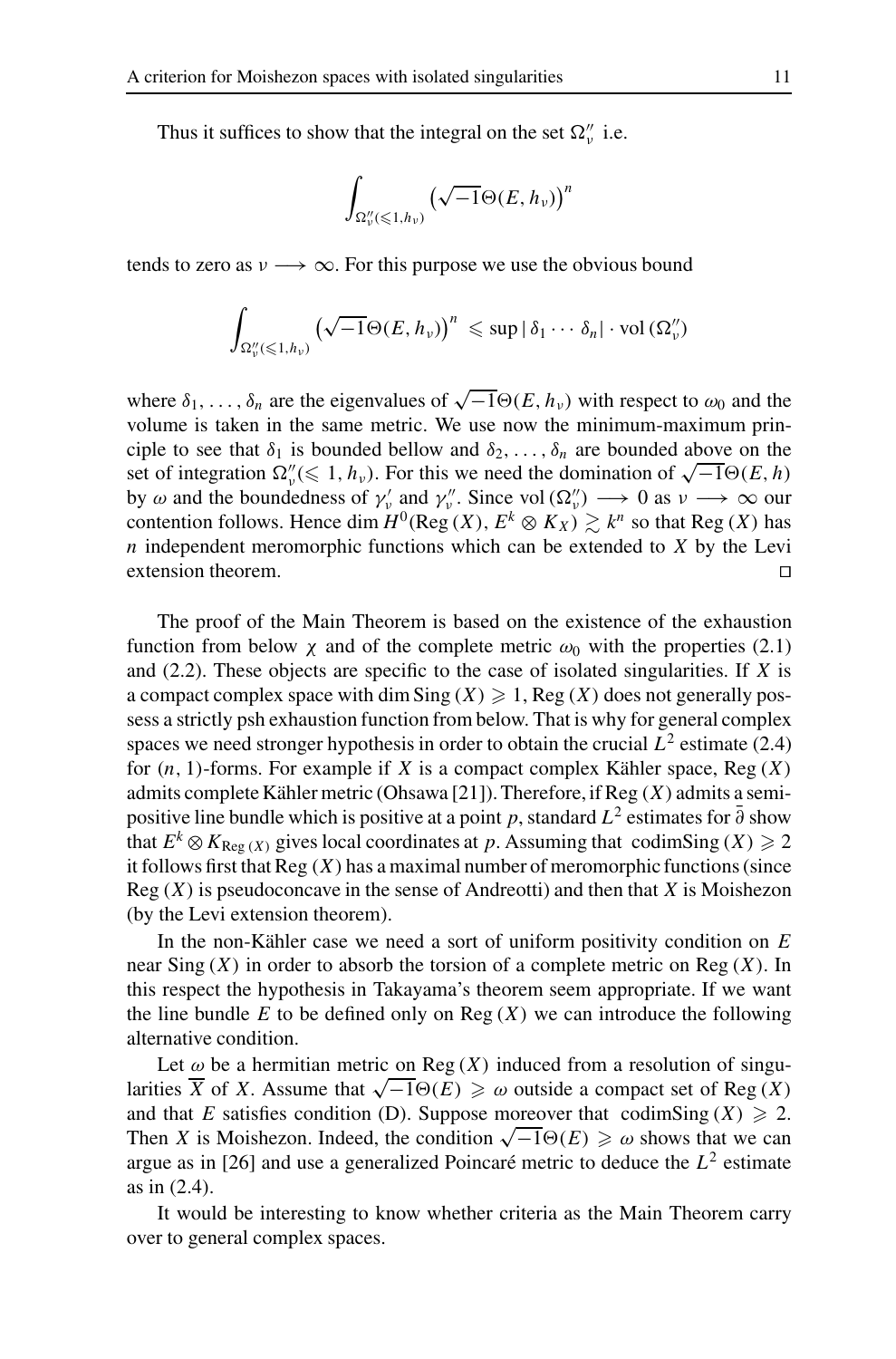## **3. The volume of the Bergman metric on Zariski open sets**

In [11, Question 8.7] Griffiths raised the following question. Assume that *D* is a bounded open set in C*<sup>n</sup>* having a discrete group of automorphisms Γ such that *D*/Γ is quasiprojective. Then (i) is *D* a domain of holomorphy and (ii) has *D*/Γ finite volume with respect to the induced Bergman metric? In connection to (i), Mok and Wong [18, Main Theorem] showed that if *D*/Γ is a Zariski open set in a compact manifold, *D* is obtained by removing an analytic set from a domain of holomorphy.Moreover, by [18, Theorem, p. 1482], if *D* is a domain of holomorphy, the hypothesis that *D*/Γ is a Zariski open set implies that *D*/Γ is quasiprojective.

In connection to (ii), Mok [17, Proposition 1, p. 168] proved the following using techniques of extending positive currents. Let *M* be a complex manifold admitting a projective-algebraic compactification  $\overline{M}$  such that  $\operatorname{codim}(\overline{M} \setminus M) \geq 2$ . Then any Kähler metric on *M* has finite volume.

On the other hand, Nadel and Tsuji [19] used the Riemann–Roch inequalities to show that that the volume of a complete Kähler metric with Ric  $\eta \le -\eta$  on a pseudoconcave manifold is finite.

In this section we use the same idea to give an upper bound of the volume of *D*/Γ in the Bergman metric.

**Theorem 3.1.** Let D be a bounded open set in a Stein manifold of dimension  $\geq 2$ . *Suppose* Γ ⊂ Aut *D is a properly discontinous group without fixed points. Assume D*/Γ *is a Zariski open set which can be compactified to a complex space by adding finitely many points. Then*  $vol(D/\Gamma) \leq gw(K_{D/\Gamma})$ *.* 

The hypothesis means there exists a compact complex space *X* with *D*/Γ ⊂ Reg *X* and  $D/\Gamma = X \setminus S$ , where *S* is a finite set.

*Proof.* By hypothesis *D* possesses a Bergman metric  $\omega$  which is invariant under analytic automorphisms. It descends to a Kähler metric on any quotient of the domain by a properly discontinuous discrete group  $\Gamma \subset Aut(D)$ . We denote  $M =$ *D*/Γ and  $ω_*$  the induced Bergman metric on  $M = D/\Gamma$ . If we denote by  $B(z, \overline{z})$ the Bergman kernel of *D* we know that  $B^{-1}$  can be considered as a hermitian  $\Gamma$ invariant metric on the canonical bundle  $K_D$ . Since  $\omega = \partial \partial \log B(z, \overline{z})$  there exists a hermitian metric  $h_*$  on  $K_M$  such that  $\Theta(K_M) = \omega_*$ . In other words the canonical bundle  $K_M$  is positive and its curvature is given by the induced Bergman metric. This is the observation of Kodaira [15] which permits him to use his embedding theorem if *M* is merely compact. Our assumption is that  $M = X \setminus S$ , where *X* is a compact complex space and where *S* is a finite set containing the singularities of *X*. We are therefore in the hypothesis of Corollary 2.1 (ii) for  $E = K_M$  and  $\sqrt{-1}\Theta(E, h_*) = \omega_*$ .

We can still prove the estimate even if the singular set of a compactification of *D*/Γ is not of dimension 0. But we need to strengthen the hypothesis on *D*.

**Proposition 3.1.** Let D be a bounded domain of holomorphy in  $\mathbb{C}^n$  with com*plete Bergman metric. Let* Γ ⊂ Aut *D which acts freely and properly discontinuously such that D*/Γ *is Zariski open set in a compact complex space X and* codim<sub>*X*</sub>  $D/\Gamma \ge 2$ *. Then vol*( $D/\Gamma$ )  $\le$   $gw(K_{D/\Gamma})$ *.*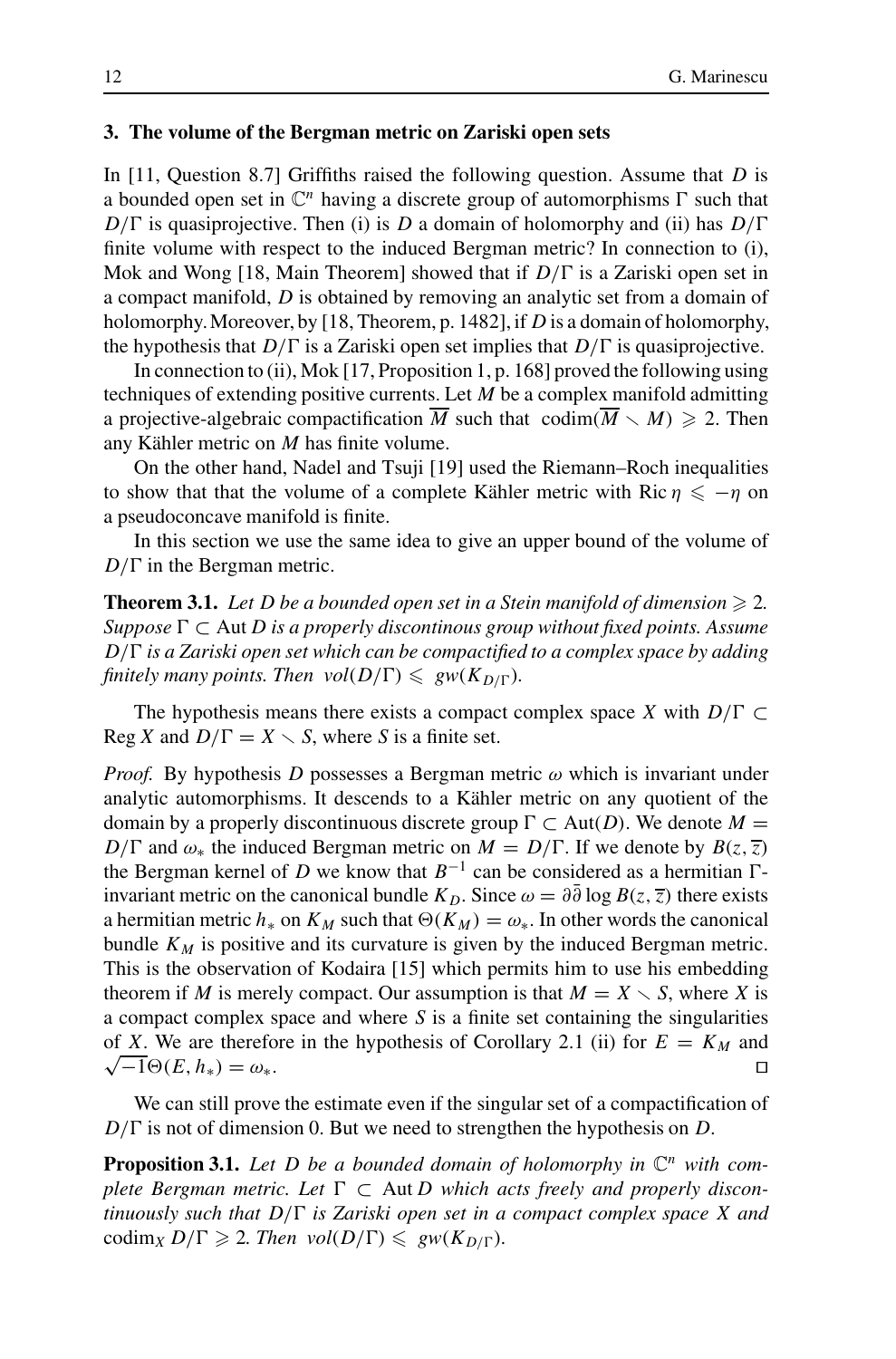The strong hypothesis here is that the Bergman metric is complete. Thus we can dispense ourselves of the existence of a good exhaustion function as in the proof of Main Theorem. The class of bounded holomorphy domains in **C***<sup>n</sup>* which admit a complete Bergman metric has been intensively studied. If either the domain has  $\mathcal{C}^1$  boundary (Ohsawa [20]), or the domain is hyperconvex (Blocki–Pflug [4] and Herbort [13]) then the Bergman metric is complete. For another sufficient condition see Diederich–Ohsawa [8].

*Proof.* In distinction to the previous case, we have the additional information that the induced Bergman metricω<sup>∗</sup> is a *complete* Kähler metric on *M* := *D*/Γ. Then the Riemann–Roch inequality we need is essentialy due to Nadel and Tsuji (loc. cit.). The only difference is that in their case we are given a complete Kähler metric  $\eta$ on *M* such that the curvature of the induced metric on  $K_M$ , i.e. the Ricci curvature, satisfies Ric  $\eta \leq -\eta$ . In the present case there exists a hermitian metric on  $K_M$ whose curvature equals a complete Kähler metric. Then the proof of Nadel and Tsuji goes through to show that

$$
\liminf_{k \to \infty} k^{-n} \dim H^0(M, K_M^k) \geq \frac{1}{n!(2\pi)^n} \int_M \left(\sqrt{-1} \Theta(K_M)\right)^n = \frac{1}{(2\pi)^n} \operatorname{Vol}_{\omega_*}(M) \tag{3.1}
$$

For the sake of completeness, let us say that we can use the proof of Main Theorem in order to get (3.1) (our proof of Main Theorem is actually a generalization of the Riemann–Roch inequality of Nadel and Tsuji). Namely, we work with the metrics  $\omega_*$  on *M* and  $h_*$  on  $K_M$  (no approximation  $(h_*)_\varepsilon$  is needed) and we replace (2.3) with the equality  $\sqrt{-1}\Theta(E, h_*) = \omega_*$ . The proof goes through with the obvious simplifications. In fact we see that the laplacians  $\Delta_k^{\prime\prime}$  have no spectrum at all in an interval  $(0, a)$ , for some  $a > 0$ .

To conclude we remark that the hypothesis about codimension shows that *M* is pseudoconcave in the sense of Andreotti and so the left-hand side of (3.1) is finite.  $\Box$ 

Let us remark that if *D* is a bounded symmetric domain and  $\Gamma$  is a torsion-free arithmetic group, the compactification theorem of Satake–Baily–Borel shows the existence of a projective compactification *X* of  $D/\Gamma$  with codim<sub>*X*</sub>  $D/\Gamma \ge 2$ . In this case the finiteness of vol $(D/\Gamma)$  was known by Raghunatan [22].

Finally let us answer negatively to the following complement of Griffiths' [11, Question 8.7]. Namely, does the finite volume assumption for a quasiprojective quotient *D*/Γ force the Bergman metric to be complete?

**Proposition 3.2.** *There exists a quasiprojective manifold covered by a bounded* domain in  $\mathbb{C}^n$  ( $n \geqslant 2$ ) such that the induced Bergman metric is not complete but it *has finite volume.*

*Proof.* Let us consider *D* a bounded domain in  $\mathbb{C}^n$  ( $n \ge 2$ ) having a group Γ of automorphism with  $X = D/\Gamma$  a compact manifold. Then, by Kodaira's embedding theorem *X* is projective. By a theorem of Siegel *D* has to be a domain of holomorphy. Consider now a point  $p \in X$  and the quasiprojective manifold  $M = X \setminus \{p\}$ . Let us denote by  $\pi : D \longrightarrow X$  the covering map. Consider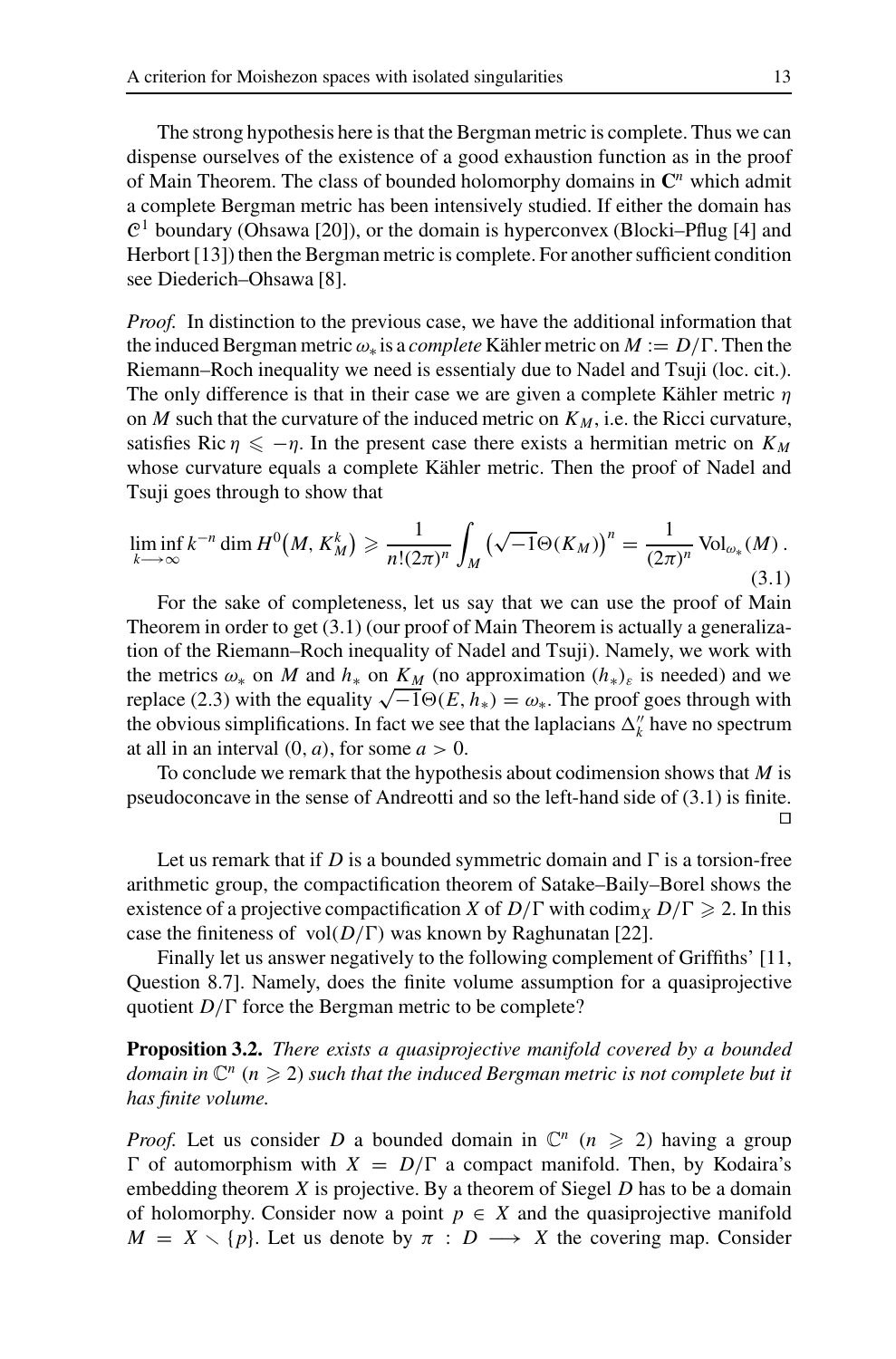the domain  $D_p = \pi^{-1}(M) = D \setminus \pi^{-1}(p)$ . Since  $D_p$  is obtained by removing a discrete set (the orbit of one point) from  $D$ ,  $D_p$  is not a domain of holomorphy. The domain  $D_p$  covers the manifold *M*. We consider the Bergman metric  $\omega_*$  on *M* induced by the Bergman metric  $\omega$  on  $D_p$ . If  $\omega_*$  were complete then  $\omega$  would have to be complete. But then, by a theorem of Bremermann [7] this would force  $D_p$  to be a domain of holomorphy. On the other hand,  $\omega_*$  has finite volume by Theorem 3.1.  $\Box$ 

## **4. Generalizations**

We shall consider the following setup. Let *X* be a compact complex manifold and let *Z* be a complete pluripolar set. This means that there exists a neighbourhood *V* of *Z* and a psh function  $\varphi : V \longrightarrow [-\infty, \infty)$  on *V* such that  $Z = \varphi^{-1}(-\infty)$ . We shall assume that  $\varphi$  is smooth outside *Z*. Then we say that *Z* is a complete pluripolar set defined by a smooth function outside *Z*.

**Theorem 4.1.** *Let X be a compact manifold and Z*  $\subset$  *X be a complete pluripolar set defined by a smooth function outside Z. Assume that E is a holomorphic line bundle on*  $M := X \setminus Z$  which is positive outside a compact set in M. Then

$$
\liminf_{k \to \infty} k^{-n} \dim H^0\big(M, E^k \otimes K_M\big) \geq \frac{1}{n!(2\pi)^n} \int_{M(\leq 1)} \left(\sqrt{-1} \Theta(E)\right)^n. \tag{4.1}
$$

*Proof.* We show what are the modifications in the proof of the Main Theorem. Let us extend the function  $\varphi$  to a smooth function on *M* with values in ( $-\infty$ , 0). We consider then  $\chi \in C^{\infty}(M)$  defined by  $\chi = -\log(-\varphi)$  so that relation (2.1) is still true:  $\sqrt{-1}\partial \chi \wedge \overline{\partial} \chi \leq \sqrt{-1}\partial \overline{\partial} \chi$ . We take a hermitian metric ω on *M* such that  $\omega = \sqrt{-1} \Theta(E)$  outside a compact set of *M*. Define the metric

$$
\omega_0 = A\omega + \partial\bar{\partial}\chi
$$

for a sufficiently large constant  $A > 0$ . Then  $\omega_0$  is complete and if we endow *E* with the metric  $h_{\varepsilon} = h \exp(-\varepsilon \chi)$  then

$$
\sqrt{-1}\Theta(E,h_{\varepsilon})=\sqrt{-1}\mathbf{c}(E,h)+\sqrt{-1}\varepsilon\partial\bar{\partial}\chi+\sqrt{-1}\varepsilon\partial\chi\wedge\bar{\partial}\chi\geqslant\varepsilon\omega_0
$$

outside a compact set and for  $\varepsilon$  small enough. Thus we have an analogous inequality to (2.3). Whith these modifications the proof of the Main Theorem applies word by word.  $\Box$ 

We are interested in the case when the group  $H^0(M, E^k \otimes K_M)$  is finite dimensional so we can formulate also a variant of the Corollary 2.1. We need the notion of very strongly *q*-convex function. Let  $\varphi : X \longrightarrow \mathbb{R}$  be a smooth function on a complex manifold of dimension *n*. We say that  $\varphi$  is very strongly *q*-convex if  $\varphi$  is psh and  $\partial \partial \varphi$  has at least *n* − *q* + 1 positive eigenvalues.

**Corollary 4.1.** Let *X* be a compact manifold of dimension  $n \geq 2$  and let *Z* be *a complete pluripolar set defined by a smooth very* (*n* − 1)*-convex function. Let*  $M := X \setminus Z$ .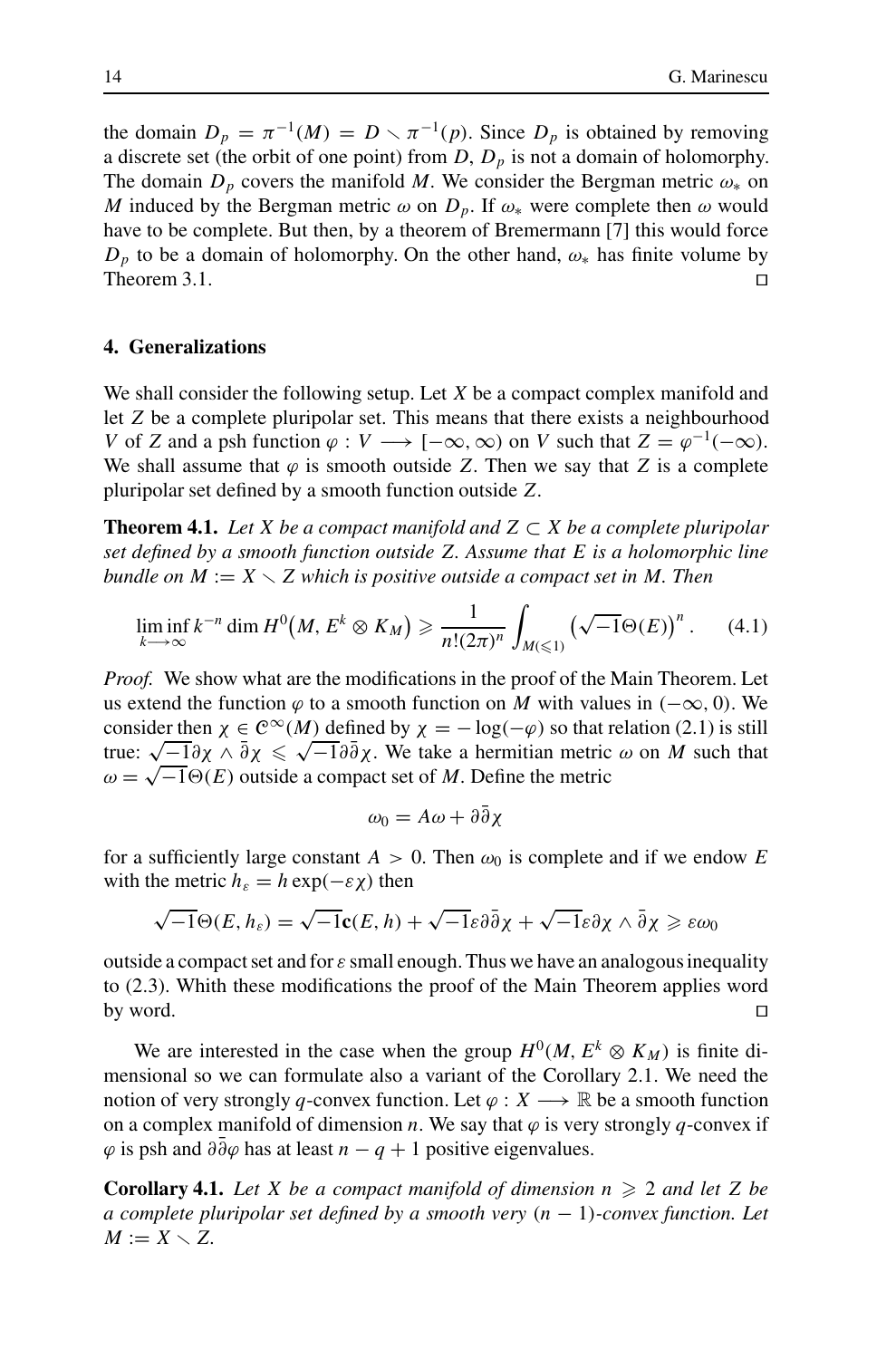(i) *If E is a line bundle on M positive outside a compact set,*

$$
\int_{M(0)} \left(\sqrt{-1}\Theta(E)\right)^n \leq g w(E) < \infty.
$$

(ii) *If*  $\psi : M \longrightarrow \mathbb{R}$  *is a smooth function which is strictly psh outside a compact set,*

$$
\int_{M(0)} \left(\sqrt{-1}\partial\bar{\partial}\psi\right)^n \leqslant -\int_{M(1)} \left(\sqrt{-1}\partial\bar{\partial}\psi\right)^n < \infty\,.
$$

*Proof.* Since  $\varphi$  is  $(n - 1)$ -convex we see that *M* is  $(n - 1)$ -concave (and so Andreotti-pseudoconcave). The proof of Corollary 2.1 applies without change.  $\Box$ 

The following result was proved in [27] in a more general setting.

**Corollary 4.2.** Let X be a compact manifold of dimension  $n \geq 2$  and let Z be *a complete pluripolar set defined by a smooth strictly psh function. Assume that E is a line bundle on X Z which is semipositive outside a compact set and satisfies* (D)*. Then X is Moishezon.*

*Proof.* Since  $\varphi$  is strictly psh we need just the semipositivity of *E* near *Z*. Namely we can construct a metric  $\omega_0$  such that  $\omega_0 = -\partial \partial \varphi$  near *Z*. This metric is complete and the proof of Theorem 4.1 applies to get dim  $H^0(M, E^k \otimes K_M) = O(k^n)$ . The hypothesis on  $\varphi$  implies that  $M = X \setminus Z$  is 1-concave in the sense of Andreotti-Grauert. By Lemma 2.4 there exist *n* independent meromorphic functions on *M*. They extend across the pluripolar set *Z* (to independent meromorphic functions) since *Z* has a strongly pseudoconvex neighbourhood.

*Remark.* In [19] the following class of manifolds was introduced. We call the complex manifold *M* very strongly *q*-concave if there exists a smooth function  $\varphi : M \longrightarrow \mathbb{R}$  such that  $\{\varphi > c\} \in M$  for any  $c \in \mathbb{R}$  and which is strongly *q*-convex outside a compact set of *M*.

It is easy to see that Corollary 4.1 holds for very strongly *q*-concave manifolds. Similarly, we can show that a very strongly 1-concave manifold *M* with a semipositive line bundle outside a compact set which satisfies (D) has a maximal number of meromorphic functions (whithout the assumption that *M* can be compactified; note that the compactification is always possible if  $\dim M \geq 3$ ). In [27] very strongly 1-concave manifolds were called hyper 1-concave (at the suggestion of M. Coltoiu).

## **References**

- 1. Andreotti, A.: Théorèmes de dépendance algébrique sur les espaces complexes pseudoconcaves. Bull. Soc. Math. Fr. **91**, 1–38 (1963)
- 2. Andreotti, A., Grauert, H.: Theorème de finitude pour la cohomologie des espaces ´ complexes. Bull. Soc. Math. Fr. **90**, 193–259 (1962)
- 3. Andreotti, A., Vesentini, E.: Carleman estimates for the Laplace–Beltrami equation on complex manifolds. Publ. Math., Inst. Hautes Étud. Sci. **25**, 81–130 (1965)